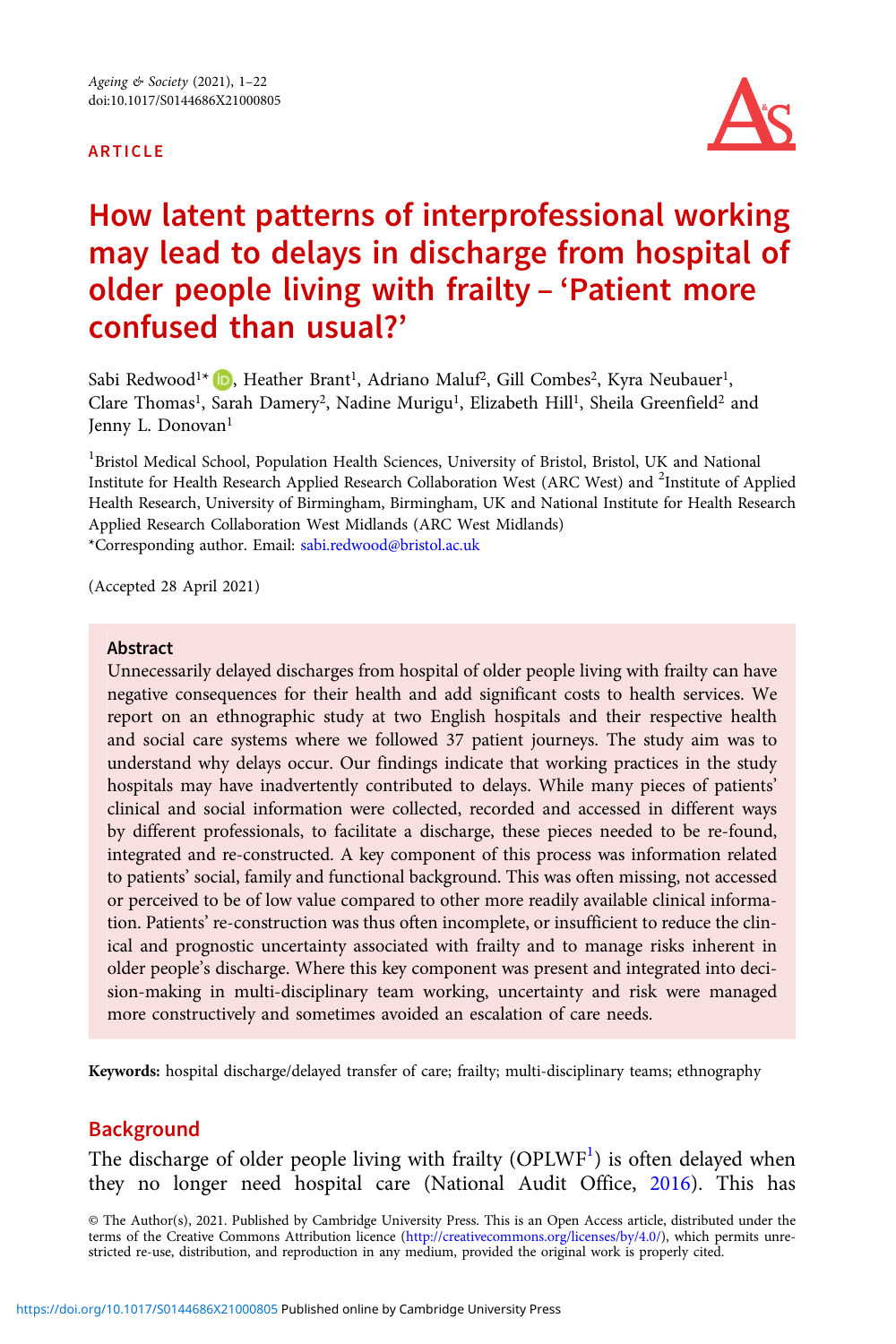potentially negative consequences for their health and independence, and adds significant costs to health services (Bate, [2017](#page-19-0)). Despite initiatives to reduce unnecessarily delayed transfers of care from hospitals, they remain problematic. In England, reasons for delays are attributed to either the National Health Service (NHS) or Local Authority social care (NHS England,  $2017b$  $2017b$ ). In reality, delayed discharges are often the result of complex processes across both sectors, including assessments for additional support and care, the sourcing of equipment and home care packages, and access to non-hospital care. Disagreements among family members and between patients/families and providers about onward care also contribute to delays (King's Fund, [2018\)](#page-20-0).

The risk of having a delayed discharge increases when a patient is admitted as an emergency (Jasinarachchi et al., [2009\)](#page-20-0). While many people live into a healthy old age, others require acute care, especially when over the age of 85, and presenting with multi-morbidities, polypharmacy, cognitive impairment and disability (Wilson et al., [2015\)](#page-21-0). Clinical decision-making is often challenging when assessing and managing acutely ill older people in the Emergency Department due to the complexity of their physical conditions and social circumstances, so that many are admitted to a hospital bed (NHS England, [2017](#page-20-0)a). Once in hospital, older people are vulnerable to hospital-acquired infections, falls, confusion, pressure sores, malnutrition, the withdrawal of support systems at home, and loss of strength and confidence to manage independently (Oliver et al., [2014\)](#page-20-0). Yet while a lengthy hospital stay poses the greatest health risks for older people, they are the group most likely to be delayed in hospital when they no longer require acute care.

This delay can have distressing consequences for OPLWF, affecting their longterm health and independence (Kortebein, [2009](#page-20-0); Corrigan et al., [2016\)](#page-19-0). Furthermore, there is evidence to suggest that longer hospital stays for OPLWF can lead to worse health outcomes and an increase in their care needs on discharge. For example, physical deconditioning and functional decline, and 'iatrogenic disability', defined as avoidable dependence, occurs in 30–60 per cent of patients because of hospitalisation which is exacerbated by longer stays in hospital (Lafont et al., [2011](#page-20-0)). For OPLWF, the longer the delay, the greater the chance of dependency and institutionalisation (Bauer et al., [2009](#page-19-0)).

The need to improve the movement of patients through the health and social care systems with a focus on reducing bottlenecks, waste, delays and duplication to improve the quality of patients' and service users' experiences has been recognised (The Health Foundation, [2013;](#page-21-0) Fillingham et al., [2016](#page-20-0); Crisp et al., [2020\)](#page-19-0). Yet while there are guidelines and best practice principles indicating how discharges for OPLWF should be organised and co-ordinated (National Audit Office, [2016](#page-20-0); Royal College of General Practitioners and British Geriatric Society, [2016\)](#page-21-0), there are few studies addressing how these may be put into practice systematically across hospital services and little is known about the barriers to joint working for staff in different organisational settings. Hospital discharge requires complex patterns of care organisation by different professionals and organisations which often lead to delay, especially for older people whose needs are frequently multifaceted. System and policy structures such as financial incentives and legislative levers to drive integration are clearly important to creating environments conducive to reducing complexity and enabling multi-disciplinary working and care co-ordination. However,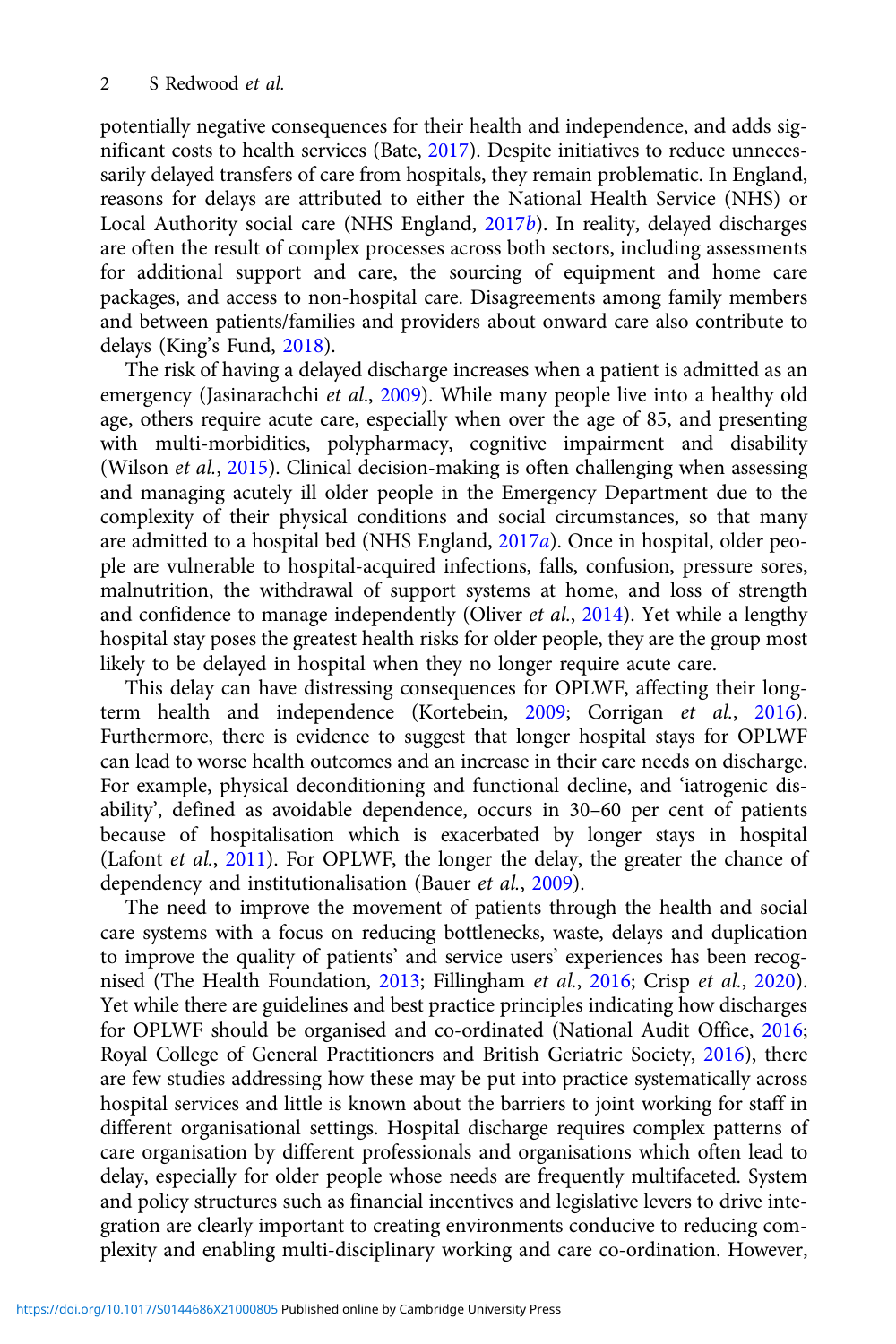interactions between professionals are non-linear, dynamic and recursive, and cultural differences between health and social care agencies persist (Waring et al., [2015](#page-21-0)). This complexity in practice needs to be negotiated in ways that go beyond agreed policies and guidelines. What is required in order to develop solutions or interventions is a nuanced understanding of how this complexity is experienced, negotiated and managed by staff involved in co-ordinating hospital discharges for OPLWF, and patients and family members. The study aim was to understand why delays occur and identify obstacles that may be amenable to local solutions that could also have wider application across other health and care systems. Such insights will improve the quality of life of OPLWF by ensuring that they receive timely compassionate support and care in the most appropriate setting for their needs, and also increase efficiency by reducing numbers of hospital days 'lost' to unnecessarily delayed discharges.

## Methods

## Design and setting

This ethnographic study was conducted at two large NHS hospitals in two English cities and their respective systems of health and care delivery, including community and social care services. All members of the research team had experience of conducting focused ethnography in a health-care setting and held a doctoral-level qualification. At the centre of the study were patient pathways – the individual patient journeys from an unplanned hospital admission to post-hospital care, and their flow through the hospital system. Drawing on the insights by Waring *et al.*  $(2014)$  $(2014)$  that hospital discharge is predicated on complex situations of knowledge-sharing across the entire care journey, the study focused on understanding interactions where professionals came together to make specific decisions and address tasks related to discharge (Waring et al., [2014\)](#page-21-0). The study was planned and designed with a range of public contributors who are members of the National Institute for Health Research Applied Research Collaboration (NIHR ARC) West Patient and Public Involvement team; two public contributors with lived experience of delayed hospital discharge were part of the research team and contributed to research team meetings.

## Participant recruitment

The risk of delayed discharge increases for patients being admitted as emergencies. Therefore, study participants were identified by clinical teams in both hospitals as close to their unplanned or emergency admission as possible. Patients over the age of 80 years with frailty at moderate-severe level (based on the three-point FRAILsafe scale<sup>[2](#page-19-0)</sup>; Papoutsi et al., [2018](#page-20-0)) were eligible. We sampled purposively to achieve a variation sample in terms of gender, ethnicity and social connectedness, with half of the patients coming from geriatric care and half from other nongeriatric care. We also purposively sampled key individuals involved in discharge decisions including: medical consultants, clinical staff, nursing staff, therapy staff, social workers, discharge co-ordinators and community service leads.

Following an initial approach by clinical staff, the researcher provided written and verbal information and sought formal consent from the patient and/or family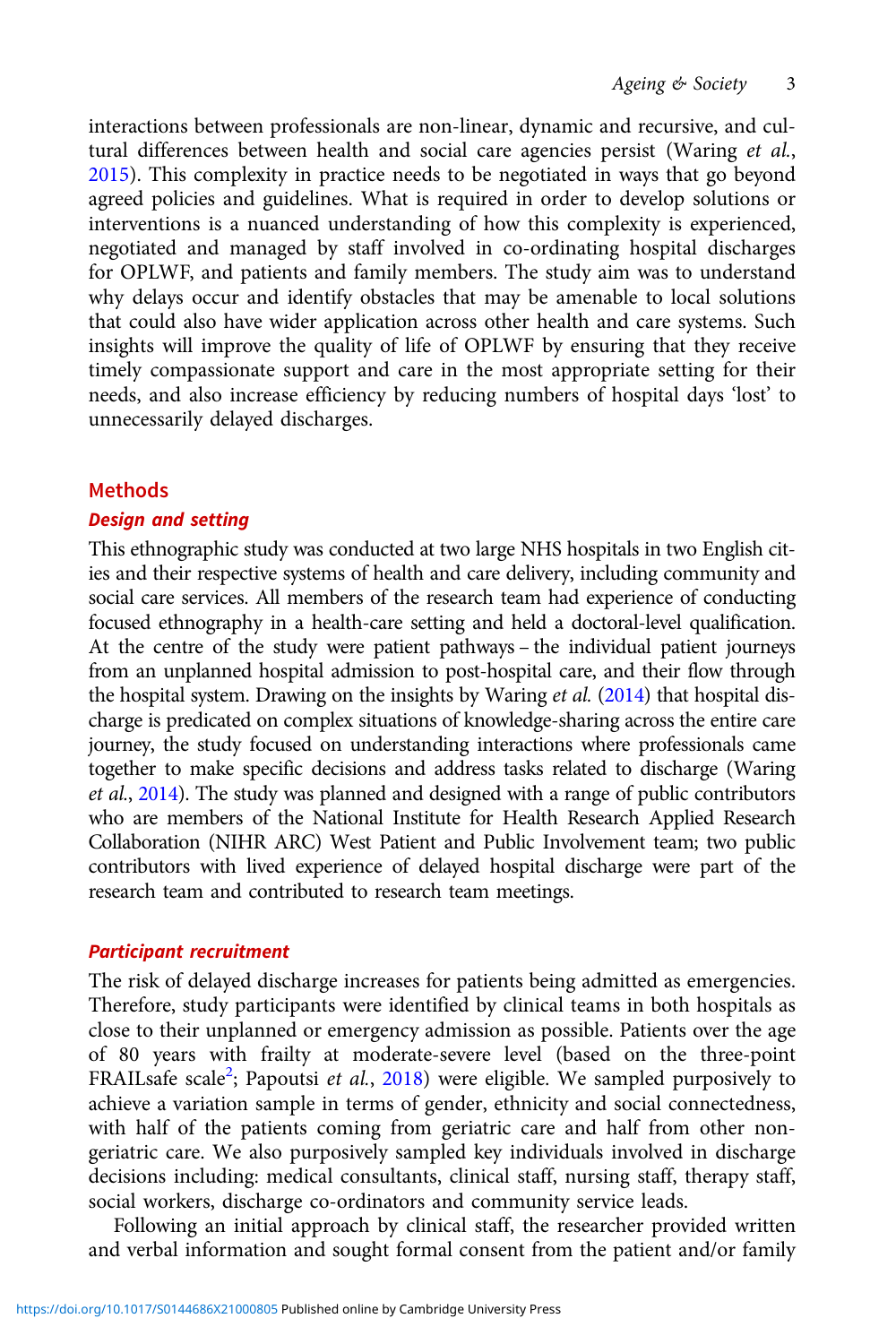and carers to participate by being observed and an interview. It was not always possible to seek full and informed consent prior to data collection as the patient was recruited following an emergency admission. Therefore verbal consent was sought from the patient where possible to observe the meeting. Retrospective written consent was sought later either from the patient or a personal or a nominated consultee, a term used to indicate a person who will make a decision for or on behalf of a person who lacks mental capacity in accordance with the Department of Health's guidance on nominating a consultee for research involving adults who lack capacity to consent (Department of Health, [2007](#page-19-0)). If the participant or their consultee declined participation, all data collected related to the encounter were deleted. Out of the total of 37 patients, 11 were male and 26 female; only two were not White British. Thirteen patients lived in residential care or assisted living, eight had care packages in situ before admission, six patients lived alone with little support, and 14 lived alone with spouse and family support, or lived with spouse or family. Of the latter group, some were cared for by their spouses, others were carers for their spouse. Length of stay ranged from two to 104 days. The mean length of stay in site A was 16 days with a median of 14 days; the mean length of stay at site B was 28.4 days with a median of 26 days. Ten patients had a family or nominated consultee supporting consent to participate in the study. A summary of patient participants' characteristics is provided in [Table 1.](#page-4-0)

#### Data collection

Following consent procedures, researchers followed patients to the wards, observed meetings, and accessed patients' records to assist in the compilation of timelines and to gather information about clinical decision-making.

Data collected for each patient included the following. (a) Information about the ordering of diagnostic tests and assessments, and their completion; clinical incidents relating to falls or sudden deterioration, new diagnoses, documented meetings with patients and/or families/carers, clinical decisions, information conveyed to patients and/or families/carers. (b) Non-participant observational data which was guided by an observation guide (see the online supplementary material) to understand the articulation work of integrating and meshing different tasks and types of professional and organisational processes required to achieve co-ordinated patient discharges. This included observational data during key interactions such as multi-disciplinary team (MDT) meetings, ward rounds, team discussions and other meetings; and during times of 'shadowing' individuals in key roles contributing to the planning and co-ordination of hospital discharges. Observations were supplemented by informal conversations with clinical and ward-level staff to clarify observed activity or discuss a procedure and elicit their perspectives and interpretations. (c) Formal semi-structured interviews with health and social care professionals and local system leads involved in discharge processes, and also with patients and families after discharge to elicit their experiences and understanding of their hospital stay.

A flexible topic guide was used to shape the formal semi-structured interviews. The interviews with patients were conducted in their own home. Those with family members and carers were conducted either in the hospital, in their own home or by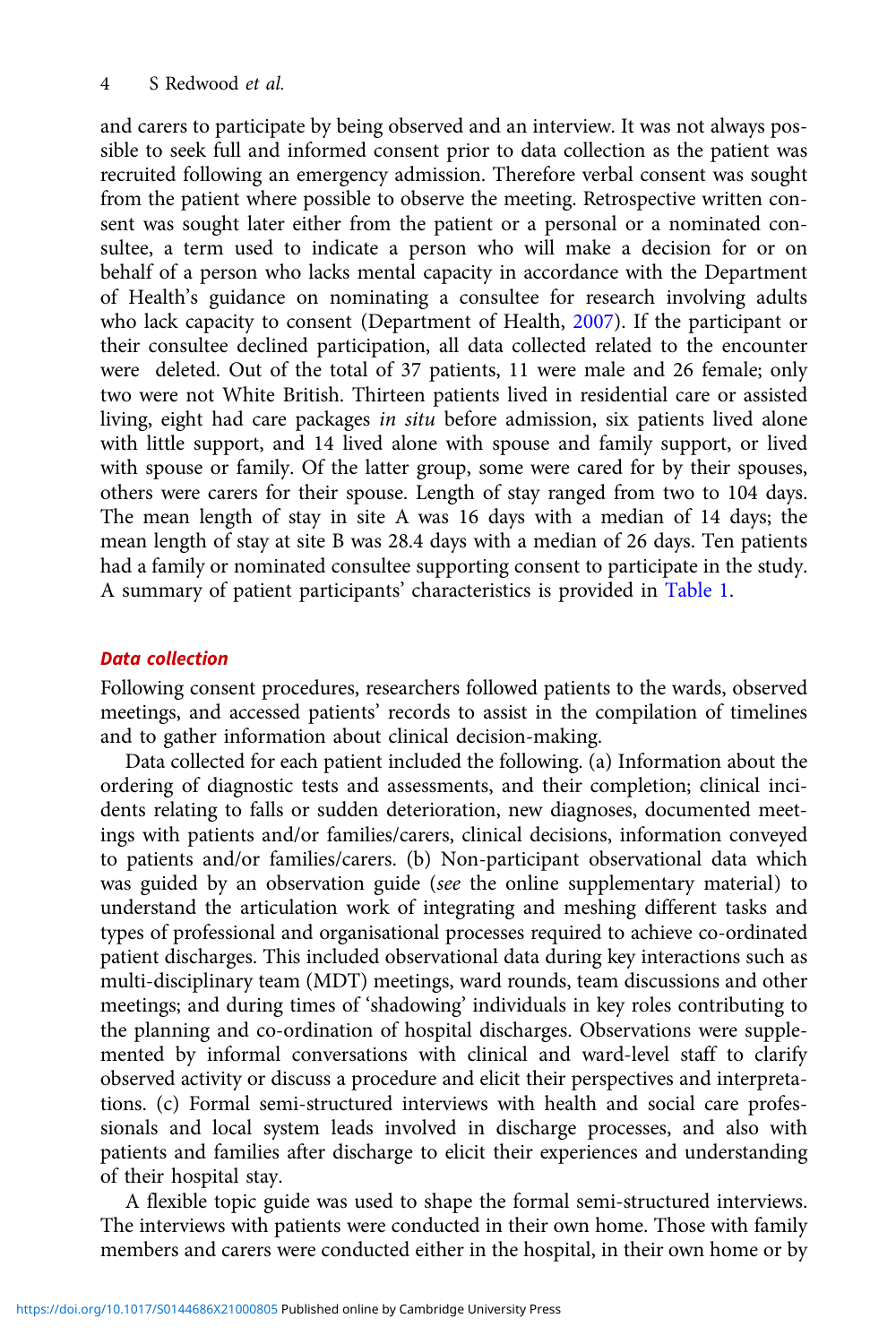#### <span id="page-4-0"></span>Table 1. Summary of patient participants' characteristics

| <b>Site</b> | ID              | Personal or<br>nominated<br>consultee | Gender | Age | Supporting network                                     | Living<br>arrangements                   | Ethnicity            | Length of<br>stay (days) |
|-------------|-----------------|---------------------------------------|--------|-----|--------------------------------------------------------|------------------------------------------|----------------------|--------------------------|
| Α           | P01             |                                       | Male   | 84  | Wife is main carer                                     | Lived with wife                          | White British        | 12                       |
| Α           | P02             |                                       | Female | 86  | Supported by<br>daughter-in-law                        | Lived alone                              | White British        | 15                       |
| Α           | P03             | Yes, consultant                       | Female | 95  |                                                        | Care home                                | White British        | $\overline{2}$           |
| Α           | P04             |                                       | Female | 88  | Supported by live-in-carer; no<br>family lived locally | Lived alone                              | <b>White British</b> | 15                       |
| Α           | P05             |                                       | Female | 84  | Supported by an extensive<br>family                    | Lived alone,<br>husband had just<br>died | <b>White British</b> | 11                       |
| Α           | P06             |                                       | Male   | 82  | Son is main carer                                      | Assisted living                          | <b>White British</b> | 37                       |
| Α           | P07             | Yes, consultant                       | Female | 85  | Daughter is main carer                                 | Assisted living                          | White British        | 20                       |
| Α           | <b>P08</b>      |                                       | Male   | 83  |                                                        | Lived with wife                          | White British        | $\overline{2}$           |
| Α           | P09             | Yes, consultant                       | Male   | 88  | Daughter is main carer                                 | Assisted living                          | <b>White British</b> | 31                       |
| A           | P <sub>10</sub> |                                       | Male   | 80  |                                                        | Lived with wife                          | White British        | 5                        |
| Α           | <b>P11</b>      |                                       | Female | 94  | No next of kin or support                              | Lived alone                              | <b>White British</b> | 19                       |
| A           | P <sub>12</sub> |                                       | Female | 91  |                                                        | Nursing home                             | White British        | $\overline{4}$           |
| Α           | P13             |                                       | Male   | 96  | Daughter is main carer                                 | Lived with wife                          | <b>White British</b> | 14                       |
| Α           | P14             | Yes, consultant                       | Female | 87  |                                                        | Nursing home                             | White British        | $\overline{4}$           |
| Α           | P <sub>15</sub> |                                       | Female | 87  |                                                        | Lived alone                              | White British        | 14                       |
| Α           | P <sub>16</sub> |                                       | Female | 80  | Supported by two daughters                             | Lived with husband                       | White British        | 56                       |
|             |                 |                                       |        |     |                                                        |                                          |                      | (Continued)              |

5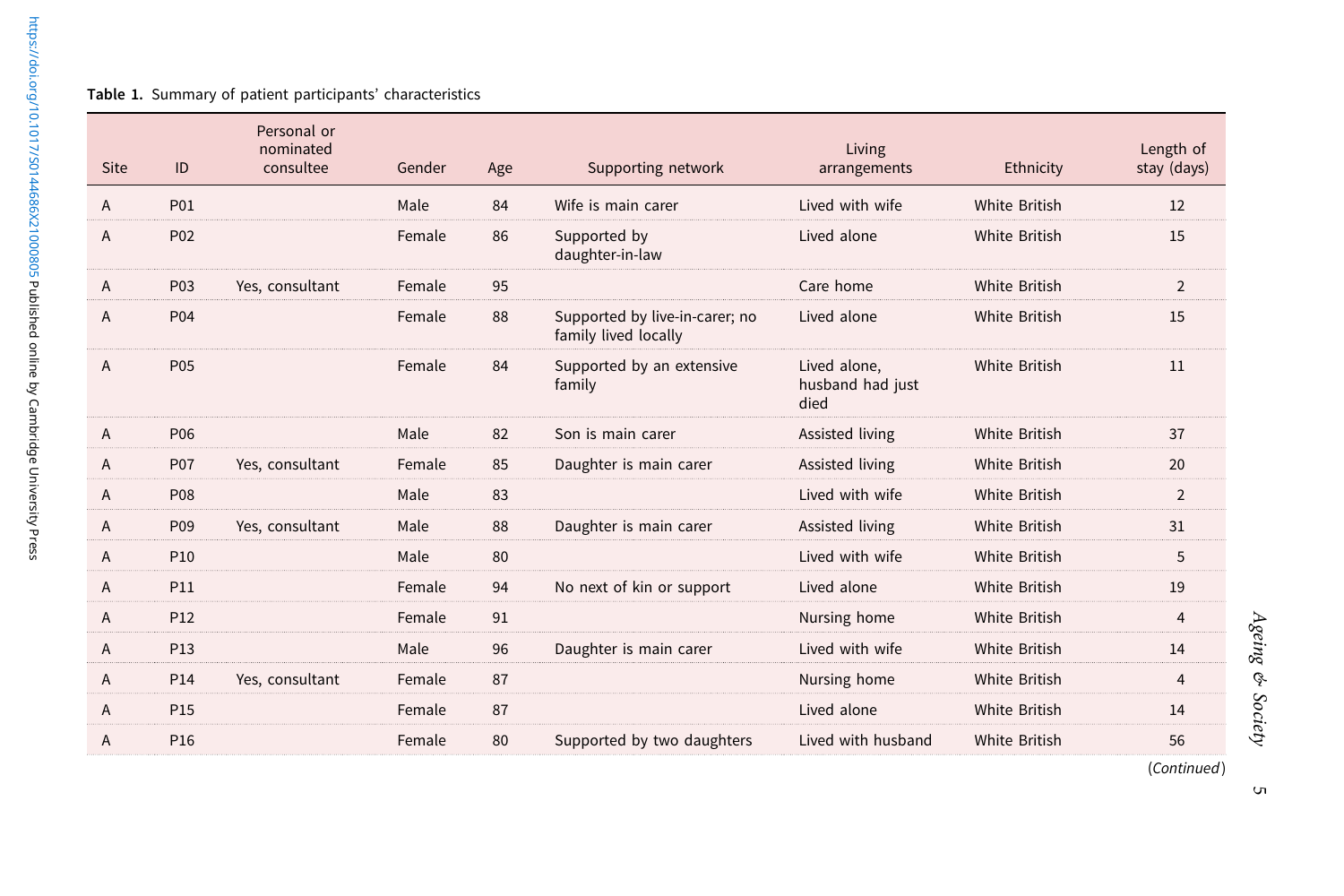ł,

| <b>Site</b> | ID              | Personal or<br>nominated<br>consultee | Gender | Age | Supporting network                                                    | Living<br>arrangements | Ethnicity                          | Length of<br>stay (days) |
|-------------|-----------------|---------------------------------------|--------|-----|-----------------------------------------------------------------------|------------------------|------------------------------------|--------------------------|
| A           | <b>P17</b>      |                                       | Female | 80  |                                                                       | Lived with husband     | White British                      | 10                       |
| A           | P18             |                                       | Female | 85  | Daughter is main carer                                                | Lived alone            | <b>White British</b>               | 17                       |
| B           | P <sub>2</sub>  | Yes, daughter<br>and doctor           | Male   | 91  | Divorced; supported by one<br>daughter                                | Care home              | White British                      | 33                       |
| B           | P <sub>3</sub>  |                                       | Female | 83  | Supported by daughter                                                 | Assisted living        | <b>White British</b>               | 10                       |
| B           | P <sub>4</sub>  | Yes, next of kin<br>(friend)          | Female | 91  | Supported by former<br>neighbour; no family                           | Assisted living        | White British                      | 49                       |
| B           | P <sub>5</sub>  | Yes, son                              | Female | 91  | Supported by family                                                   | Care home              | Syrian - does not<br>speak English | 17                       |
| B           | <b>P6</b>       |                                       | Female | 95  | Sister lived in the same<br>complex; son lives half of year<br>abroad | Assisted living        | White British                      | 27                       |
| B           | P <sub>8</sub>  |                                       | Male   | 89  | Sister lived in the same<br>complex; sons live abroad                 | Assisted living        | White British                      | 42                       |
| B           | P <sub>9</sub>  |                                       | Female | 95  | Supported by daughter and<br>family                                   | Lived with<br>daughter | White (Irish)                      | 8                        |
| B           | P <sub>10</sub> |                                       | Male   | 86  | Supported by nephew                                                   | Lived alone            | <b>White British</b>               | 10                       |
| B           | P11             |                                       | Male   | 86  | No next of kin or support                                             | Assisted living        | White British                      | 13                       |
| B           | P <sub>12</sub> |                                       | Female | 93  | No next of kin or support                                             |                        | White British                      | 30                       |
| B           | P15             |                                       | Female | 82  | Supported by daughter who<br>lives away                               |                        | <b>White British</b>               | 26                       |
| B           | P <sub>17</sub> | Yes, daughter                         | Female | 99  | Supported by wider family                                             | Lived with<br>daughter | White British                      | 19                       |

 $\bullet$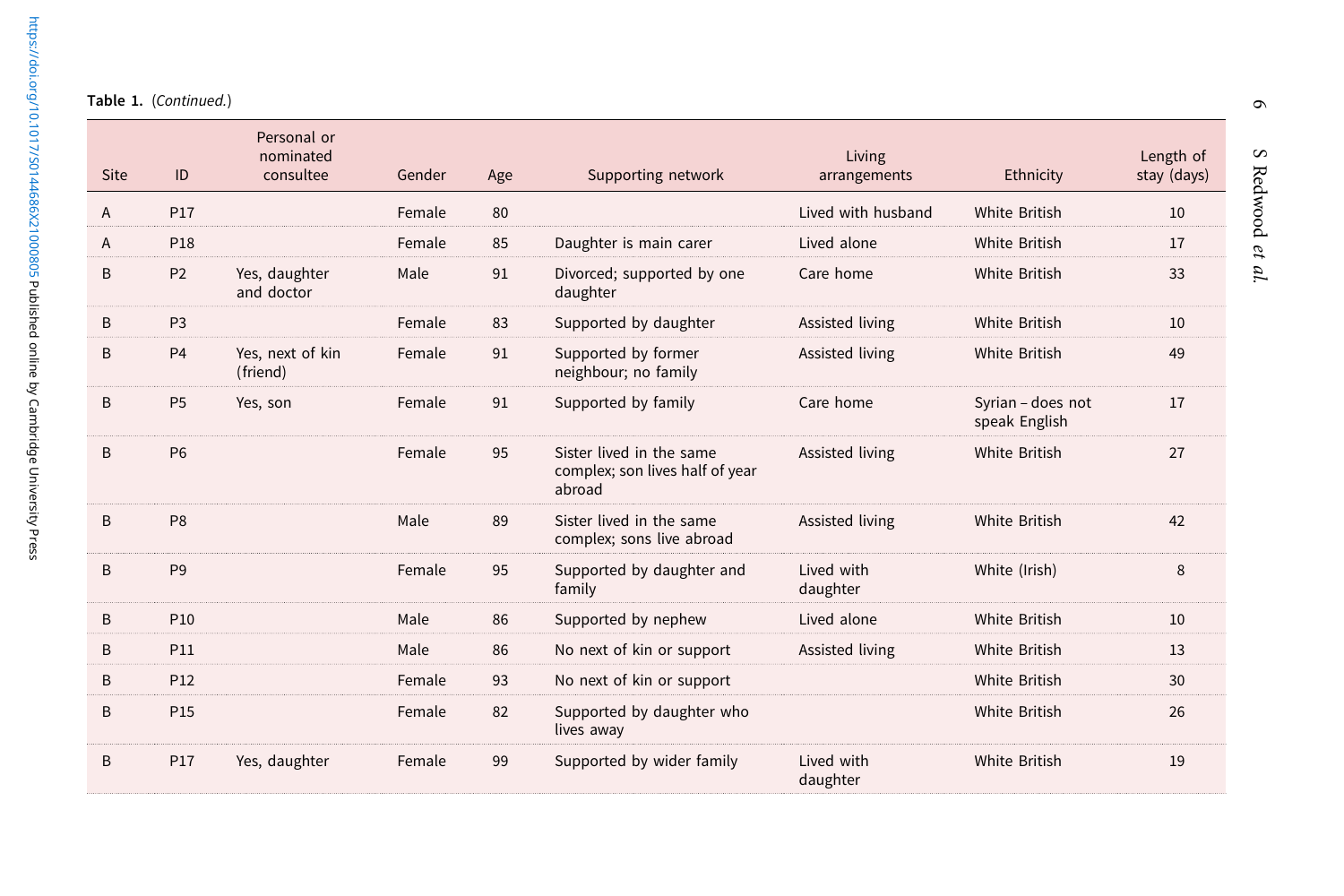| B | P18             |             | Female | 86 | Supported by son and two<br>daughters, who all live away                 |                        | White British                            | 12  |
|---|-----------------|-------------|--------|----|--------------------------------------------------------------------------|------------------------|------------------------------------------|-----|
| B | P <sub>20</sub> |             | Male   | 81 |                                                                          | Lived with<br>daughter | Pakistani – does<br>not speak<br>English | 30  |
| B | P21             |             | Female | 80 | Patient supported by friends<br>who live in the same complex<br>of flats | Assisted living        | White British                            | 26  |
| B | P22             | Yes, doctor | Female | 82 | Son lives distant to the<br>patient; no other support                    |                        | White British                            | 104 |
| B | P <sub>23</sub> |             | Female | 87 | Supported by two daughters                                               |                        | White British                            | 37  |
| B | P <sub>24</sub> |             | Female | 84 | Supported by son and<br>daughter who live in the<br>same area            | Lived with husband     | White British                            | 16  |
| B | P <sub>25</sub> | Yes, nephew | Female | 86 | Nephew is the main carer                                                 | Lived with nephew      | White British                            | 31  |

 $\overline{a}$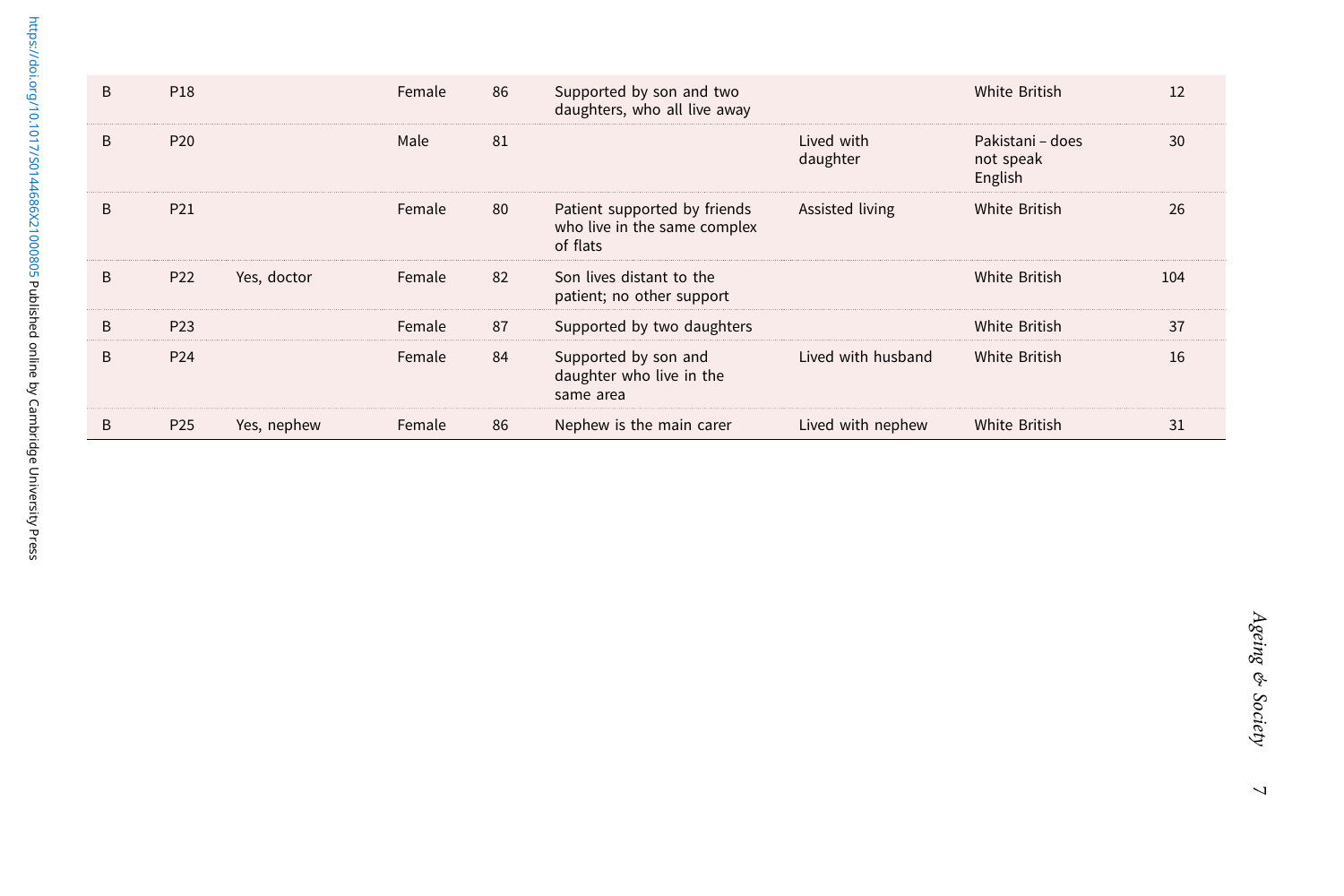telephone. Interviews with staff were held either in their workplace or by telephone. The interviews were between 18 and 47 minutes in length with an average of 35 minutes. They were recorded using a digital voice recorder, transcribed and anonymised to protect confidentiality.

Researchers were regularly debriefed by team members following observations and interviews to discuss initial impressions and help make sense of the data they collected. This ensured that data collection remained focused on the research questions, and helped to identify gaps and inform subsequent data collection (Schoepfle and Werner, [1999\)](#page-21-0). The debriefings focused on problem solving around access to participants or data, ethical and practical challenges, early analytic ideas, reflexivity (Alvesson and Sköldberg, [2018\)](#page-19-0) and the wellbeing of the researcher.

In total, we followed 37 patients over 390 hours of direct observations over a period of 18–22 weeks between October 2018 and March 2019. We conducted 66 semi-structured interviews with patients, family members, and hospital-based and community professionals and managers. A breakdown of data collected at each site is provided in [Table 2.](#page-8-0)

#### Research ethics

We designed recruitment to the study inclusively so that people with dementia and other cognitive limitations could take part if they wished (through the use of a personal or a nominated consultee as described above) and provided translation services for those for whom English was not their first language, utilising the existing translation services within the hospital trusts. The study was approved by the West Midlands – Coventry & Warwickshire Research Ethics Committee.

#### Data analysis

Data collection and analysis were carried out concurrently and iteratively using the constant comparative method (Charmaz, [2006\)](#page-19-0). Fieldnote and interview data were transcribed and imported into QSR NVivo qualitative data analysis software to support coding and data management.

Individual patient cases were compiled to understand the journey from admission to post-hospital care from the patients' and families'/carers' perspective. Data from each patient case, including timeline data from the patient records, field notes from observations of meetings and interactions with staff were analysed to map the timings of their pathway through the system, and their views, emotional responses and interpretation of these events and activities. Descriptive accounts of the patient pathway through the system and of patient and family perceptions and experiences were produced. Data from interviews with health and social care professionals, local system leads, and patients and family members, and field notes from meeting observations were analysed by the local site researchers using thematic analysis (Braun and Clarke, [2006](#page-19-0), [2019\)](#page-19-0) to develop an iteratively and inductively derived coding frame. The codes were further refined through weekly study team meetings at each site. Data analysis was initially carried out separately at each site to enable specific feedback to local stakeholders.

The combined datasets were synthesised at two-monthly meetings with the wider study team across both sites during the data analysis phase. During these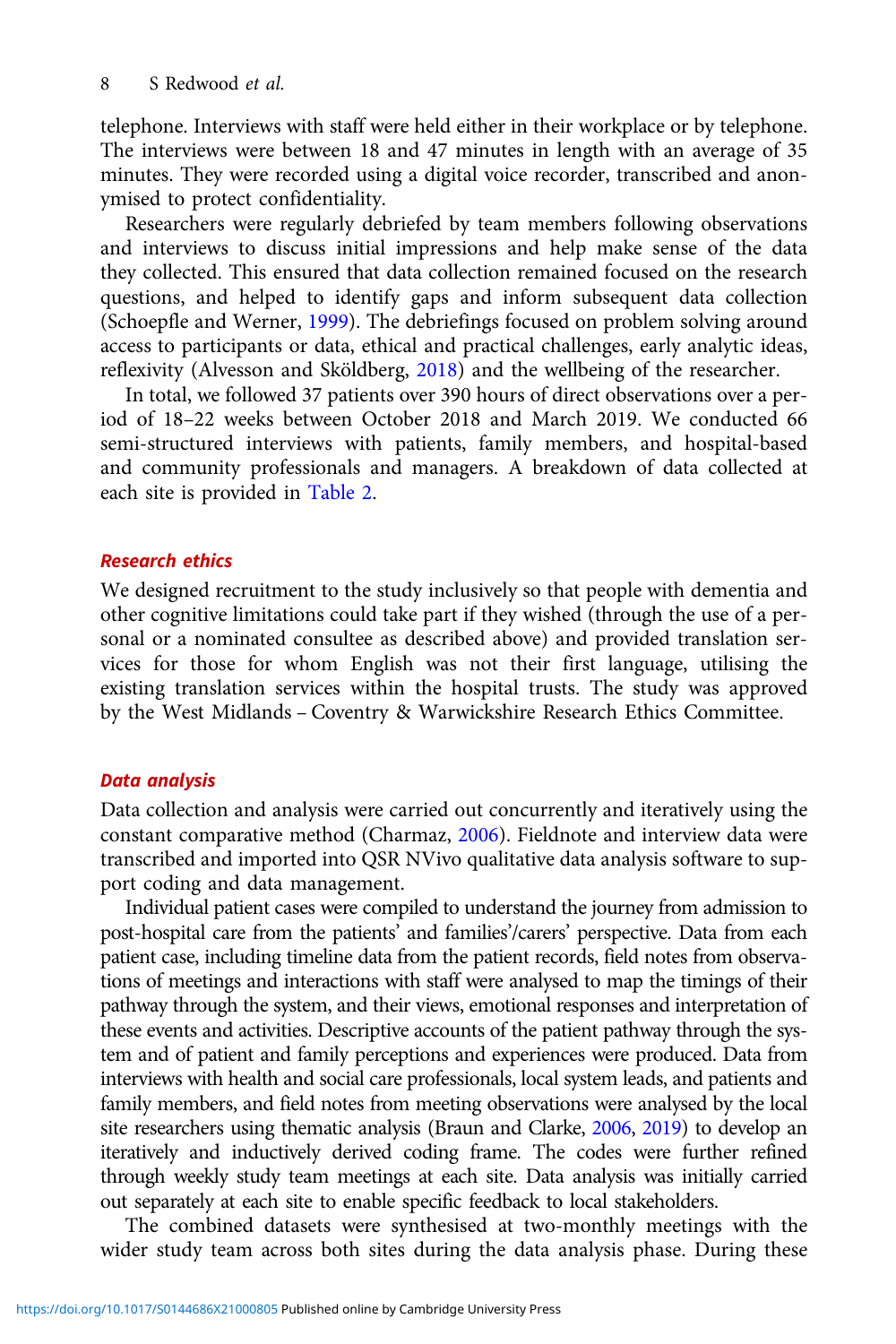#### <span id="page-8-0"></span>Table 2. Data collection

|                                                               | Site A                        | Site B                       | Total                                      |
|---------------------------------------------------------------|-------------------------------|------------------------------|--------------------------------------------|
| Patient journeys                                              | 18                            | 19                           | 37                                         |
| Number of hours of observation in<br>hospital (approximately) | 190                           | 200                          | 390                                        |
| Length of time of observation in<br>hospital                  | 18 weeks (October to January) | 22 weeks (November to March) | Period covered: October 2018 to March 2019 |
| Formal interviews (not part of<br>observations):              |                               |                              |                                            |
| Patients                                                      | 5                             | 3                            | 8                                          |
| Family members                                                | $\overline{4}$                | 9                            | 13                                         |
| General practitioners                                         | 8                             | 3                            | 11                                         |
| Social workers                                                | $\mathbf{1}$                  | 5                            | 6                                          |
| Occupational therapists <sup>1</sup>                          | $\mathbf{0}$                  | 1                            | $\mathbf{1}$                               |
| Physiotherapists <sup>1</sup>                                 | $\Omega$                      | $\mathbf{1}$                 | $\mathbf{1}$                               |
| <b>Nurses</b>                                                 | 3                             | 8                            | 11                                         |
| Doctors                                                       | $\mathbf{1}$                  | 11                           | 12                                         |
| Pharmacists                                                   | $\mathbf{0}$                  | $\overline{2}$               | $\overline{2}$                             |
| Operational managers                                          | $\mathbf{1}$                  | $\mathbf{0}$                 | $\mathbf{1}$                               |
| Informants $2$                                                | 5                             | 3                            | 8                                          |

Notes: 1. While formal interviews with therapy staff were difficult to organise due to pressures on their time, researchers were able to speak to and shadow these staff as part of the observational<br>work recorded in fieldno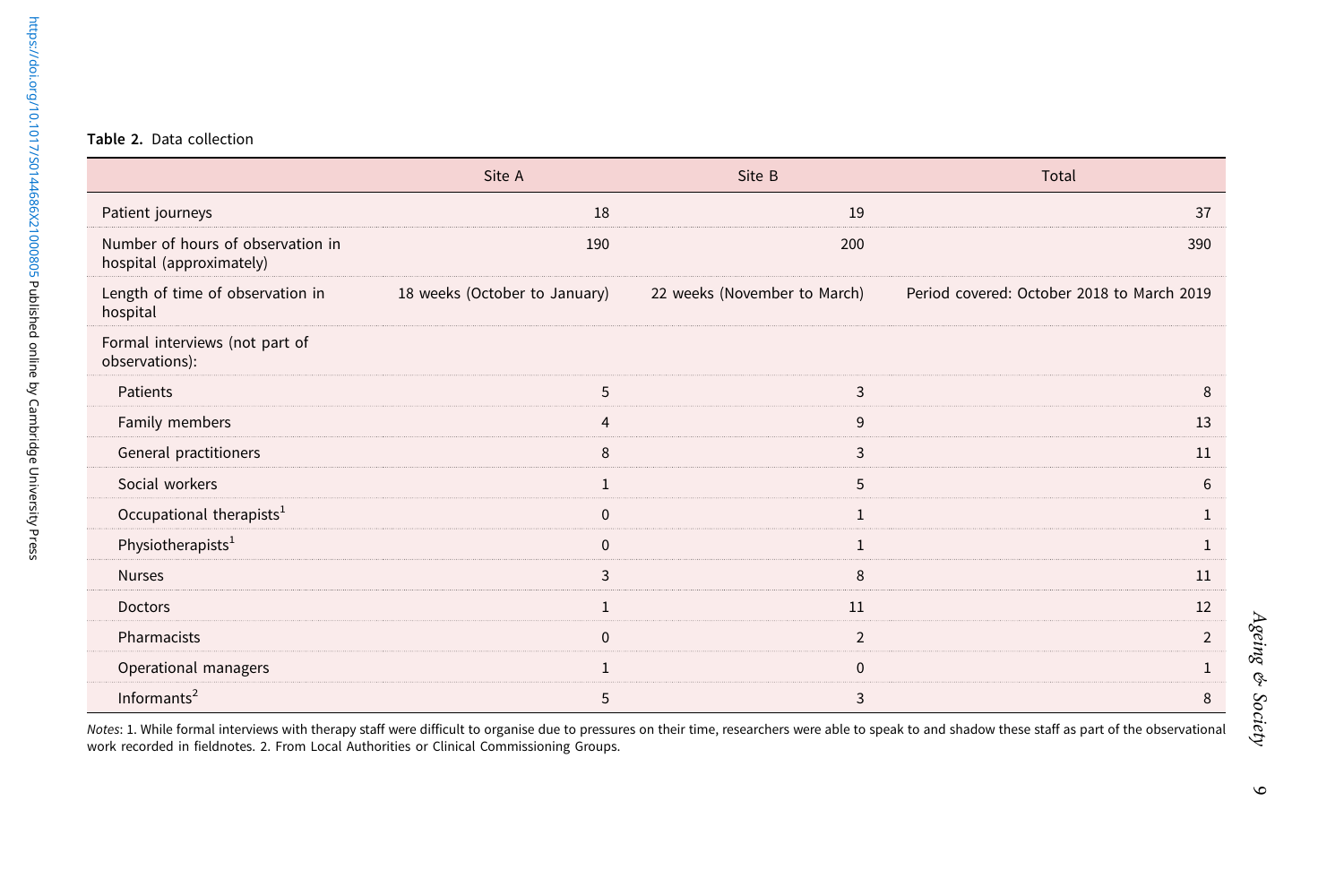collaborative discussions, themes were proposed, tested through constant comparison, and generated for descriptive and explanatory understandings of discharge planning and organisation which were iteratively developed and refined. These were verified at steering group meetings.

# Results

The patient journeys revealed a range of sources of delays as patients had to wait for things to happen or to become available. For example, investigations and specialist team reviews took time; there were delays in the provision of appropriate equipment and home oxygen; difficulties in finding care packages to meet patients' needs and limited availability of 'step down' beds for patients who were medically stable and suitable for discharge inevitably led to delays; and assessments by care providers such as nursing homes were often not carried out as quickly as desired by hospital staff. However, the data also pointed to taken-for-granted working practices and communication methods between different professionals and across organisational boundaries that also inadvertently generated delays in patients being discharged. In the following section, we describe what happened to patients during their admission to hospital as 'de-construction', a process by which clinical and non-clinical pieces of information about a patient were gathered by a range of health-care professionals and staff at different times and in different ways. When discharge planning began, there were attempts at the patient's 're-construction', the re-integration of the pieces of information previously collected, to enable discharge planning. These processes reflected routine patterns of working which shaped the ways in which health and social care professionals dealt with uncertainty and risk inherent in caring for OPLWF (Hoogendijk et al., [2019\)](#page-20-0) and had clear effects on patients' discharges. We support the de-construction/re-construction processes with data excerpts from interviews and fieldnotes. The findings reported were seen across both sites and are illustrated by the most fitting quote(s). We use fewer fieldnote excerpts because these were highly detailed and were used predominantly for collating the patient pathways which are not reported here.

# De-construction

Patients participating in this study were taken to hospital following typical crises experienced by OPLWF – falls, infections, and 'funny turns' such as changes in alertness, for example. As with all unplanned hospital admissions, a process of information gathering, history taking, clinical assessments, investigations and laboratory tests started in the Emergency Department to enable diagnosis and treatment. Apart from clinical information, narrative accounts relating to the events leading up to the crisis and attendance at the Emergency Department, patients' wishes, their usual functional capabilities, their level of awareness and understanding, social and family circumstances, networks of friends and family, and the availability of support were collected from patients themselves, or more often as a 'collateral history' from relatives or carers, particularly for those unable to provide accurate information themselves. We found that similar types of information were collected, often repeatedly, by different professionals, stored and retrieved in very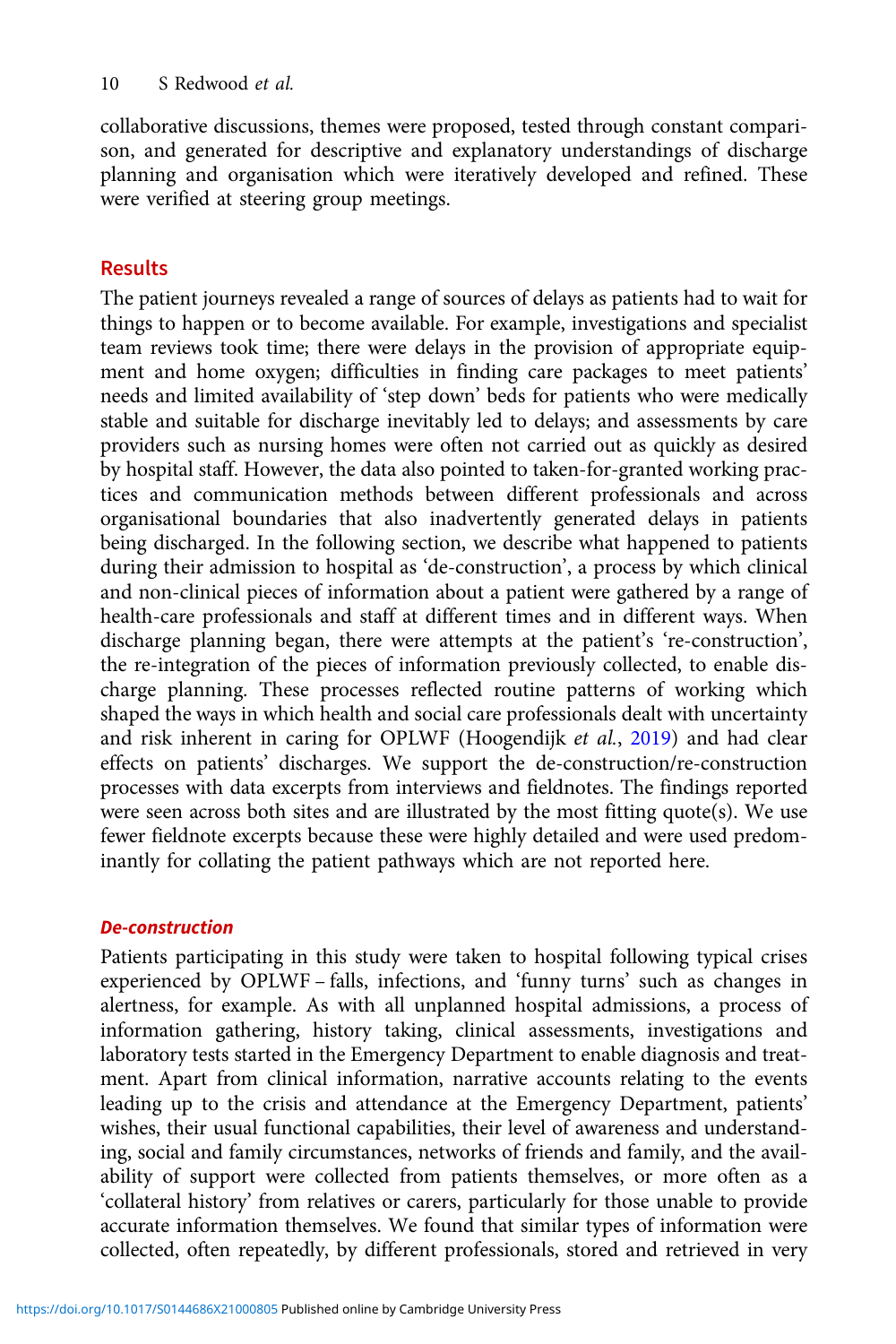different ways following a patient's admission. Information relating to previous admissions to hospital was usually not available to staff during the early stages of assessment and admission.

Our observations indicated that results and reports from clinical investigations and tests were highly structured and easily retrieved electronically when required. These patient data were also highly valued and frequently discussed at MDT meetings. In contrast, the documentation and retrieval of assessments by nurses and therapy staff, for example, posed several challenges. Their assessment practices and methods differed, and the narratives they generated were guided by professional regulation, accountability and legal requirements. The need for information to be framed in particular ways led to similar information having to be sought repeatedly from patients or relatives:

We're all looking for information about different things in a way – nurses, therapists and social workers. We all like the information to be got from us in a way that's fresh. So, we [nurses] might read what somebody else has written but we still like to be 'I've spoken to that family member and got that information'. But the therapists, when they're talking to family members, might have a different agenda for getting the information than we have. (Nurse manager, Site B)

The professional assessments also had varied currency across other professional groups because the narratives were long and framed in particular ways that others sometimes found irritating or obfuscating. There also appeared to be a lack of trust in the assessment of others' professional judgement:

Ward staff and social workers do not know each other very well and therefore might be less willing to trust each other's decisions. (Fieldnotes, Site A)

You've got to be able trust that your colleagues know what we are doing … and at the moment I think there isn't that trust … because we don't feel that people actually know what our aim is here. (Senior occupational therapist, Site B)

Patients' personal histories, or 'collateral' as it was often referred to by hospital staff, was a heterogenous collection of information about an individual patient's life that could provide the context for clinical information. Yet the importance of accurate information about cognitive function and home circumstances was often overlooked even when it could be crucial for differentiating between acute and chronic cognitive impairment, a vital difference affecting clinical decision-making. 'Getting the story right' was crucial but not recognised by many working in non-geriatric settings where many OPLWF were accommodated. The comment 'patient is more confused than usual', frequently found in notes and handovers during this study, did not help identify if the confusion was an acute and fluctuating disturbance in cognition resulting from the current medical crisis or if the patient had preexisting cognitive difficulties. This is illustrated in the excerpts below:

Ethel has fallen over. Yes, she's a bit confused, let's just say it's a UTI [urinary tract infection] and admit her under the medics. The time that that takes the ED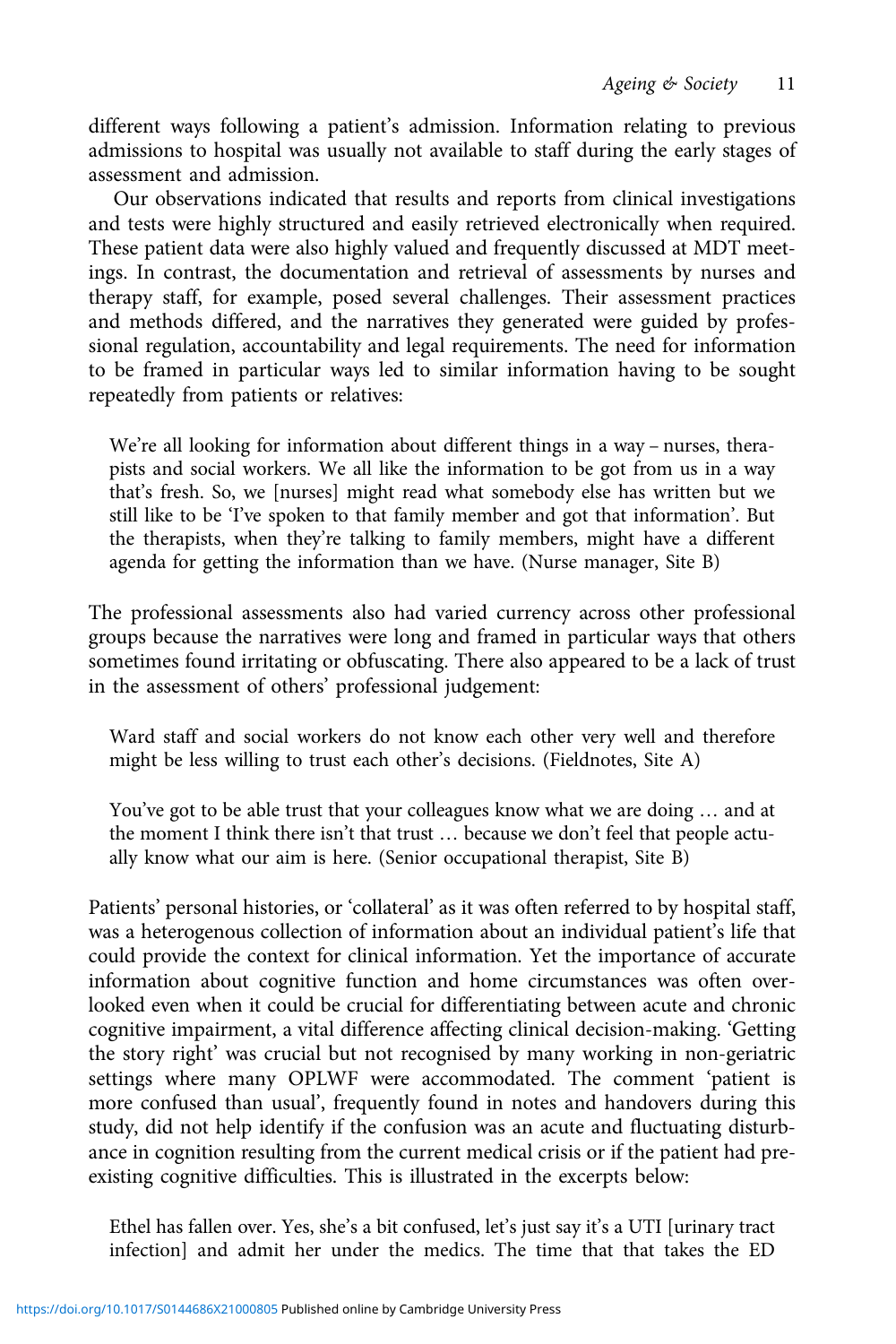# 12 S Redwood et al.

[Emergency Department] doctor to do, 30 minutes. Whereas actually Ethel isn't confused, she has a diagnosis of dementia, she's no worse. Yes, she has fallen over, but that's because she tripped over the cat again. (Senior geriatrician, Site B)

Patients are readmitted unnecessarily and again, the process of assessing them starts because any confusion, you don't know how long it's been there, so you treat as a delirium. So all the assessing process starts, getting investigations, getting a CT brain and then we put them in hospital. (Consultant physician, Site B)

This 'collateral' information about patients and their stories was mostly unstructured and likely to not be recorded at all, lost or not accessed even if it was available, as indicated in the excerpt below, pointing to how little this information was valued:

That's usually the stuff that we miss out. We remember to hand over medical stuff, the really high priority stuff, but in terms of conversations that we've had with family in terms of the qualitative stuff, we sometimes forget to document the details or to have a discussion about the details. (Ward sister 2, Site B)

Even when Comprehensive Geriatric Assessments  $(\mathrm{CGA}^3)$  $(\mathrm{CGA}^3)$  $(\mathrm{CGA}^3)$  (Parker *et al.*, [2017\)](#page-20-0) were carried out by specialist teams prior to a patient's admission, this information was vulnerable to loss:

The [discharge role] told me about the CGA, a thorough assessment of the patient including collateral information which is key information to help patient discharges that the team complete when they first review the patient. If the patient then is admitted to [another] ward, this information is at risk of being lost … She felt that this information is lost/overlooked or inaccessible and that the staff do not recognise its value. (Fieldnotes, Site A)

While this information about patients and their stories appeared not to have been given high priority, some participants, especially those working in specialisms related to the care of OPLWF, clearly described its importance and role in facilitating diagnosis, treatment decisions and discharge planning:

If we just deal with the acute problem, you tend to miss the bigger picture, so that's why we gather all that information and then make a plan which involves early discussions with the relatives … so pulling all of that together and moving forward. It takes an element of assimilation and planning and helping. (Consultant geriatrician, Site A)

I used to find it frustrating that I'm not allowed to spend half an hour talking to someone but I am allowed to charge the hospital for an X-ray, blood tests and blah, blah, so you do that instead of talking to the person. But then as you develop as a doctor, you realise that actually that doesn't give you as much information as spending half an hour talking to them. So now I spend half an hour talking to them and I order less tests. (Junior doctor, Site B)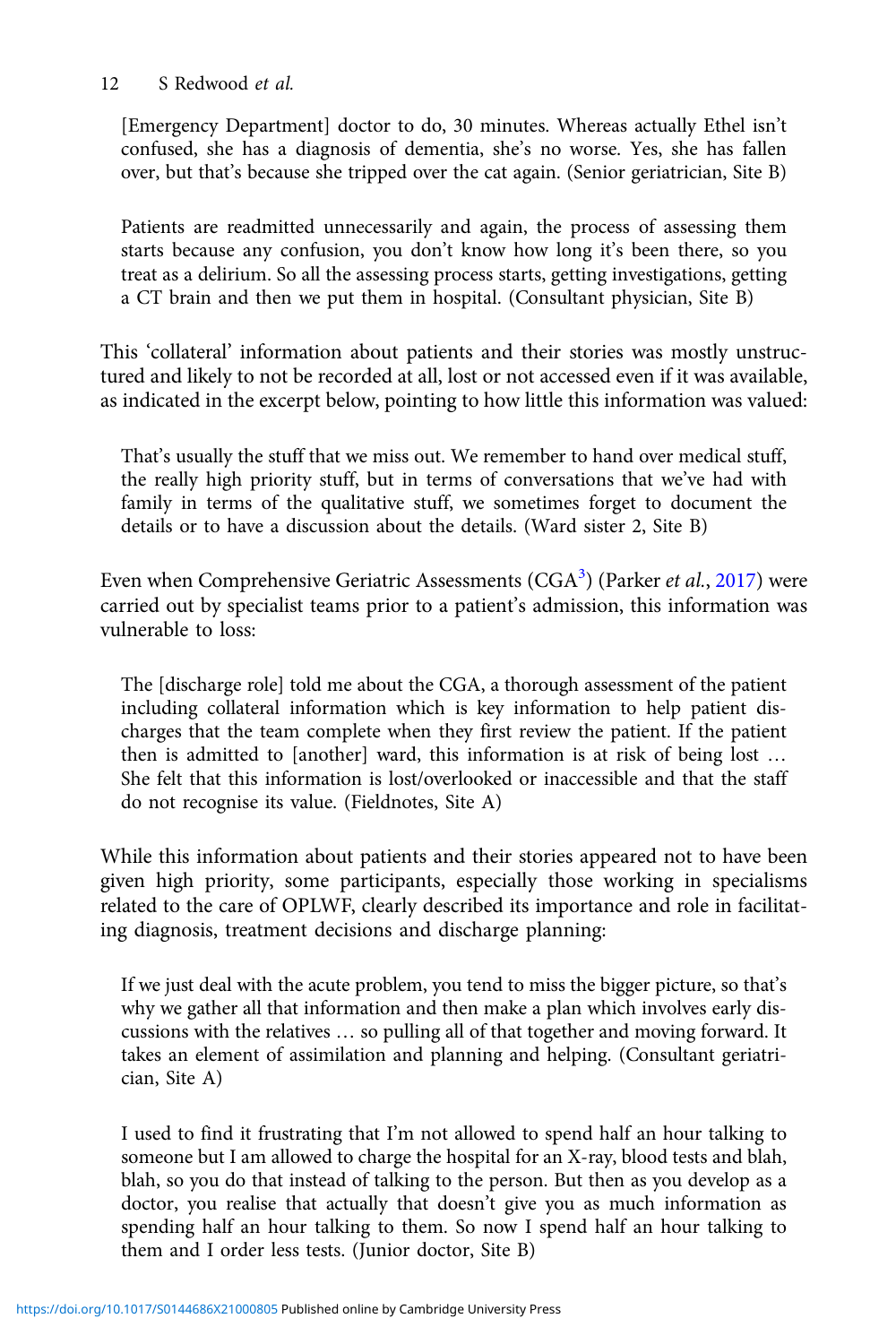General practitioners (GPs) taking part in this study also described the importance and function of this information for planning and co-ordinating, as illustrated below:

Gathering of information very early in the hospital's journey is absolutely critical to good discharge planning and checking that the structures that were working before the acute illness were working, is key really to anticipating discharge planning and the board round is key to that, board round and huddles are key to gathering that information and junior doctors and nursing staff and the discharge co-ordinators will try and gather as much as possible so we know where we are going with the patient. (GP, Site A)

[Social workers] go like if somebody is 85 years old so what job did she used to do and how many kids she has got and so on, but in a concise manner where it makes you a picture of that person and what's her mobility like and what does she like to be called and etc., that's still better. Social workers probably have a couple of hours and the junior doctor may have just ten minutes to summarise everything. (GP, Site B)

These accounts suggest that this information was recognised by some participants as playing an important role from the time of presentation in the Emergency Department, to admission to discharge, and that it had clinical and diagnostic relevance, and was required for safe care co-ordination. Yet it was usually incomplete or missing. Our observations provided evidence about the reasons for this. These were threefold: first, this information was often not collected because of the pressures in an acute care environment made it difficult for staff to take the time to speak to patients and family members; second, even if hospital staff had these important conversations, they were often not documented because again it was perceived to be time-consuming; and third, even if this information was documented in some way, it often could not be accessed easily by other staff and therefore failed to be integrated into decision-making. For example, we observed some staff making notes on paper printouts of handover sheets which may have been passed on verbally but not entered into any formal channels of communication. Some information gathered from conversations with family members was also documented as part of a structured clinical examination but tended to reduce patients to narrative 'factoids' (Greenhalgh et al., [2014](#page-20-0)) such as 'more confused than usual'.

Hospital admission resulted in the collection of information by different professionals in a mixed economy of information storage, both paper and electronically on a variety of different systems. These systems were not universally accessible either across the hospital or with community care providers which led to fragmentation and militated against a holistic understanding of the patient who became 'de-constructed'. Our observations also provided evidence that patients' de-construction was exacerbated by other factors including a lack of continuity of care and communication. This was the result of low staffing levels; 12-hour shift patterns for nurses who worked more hours on fewer days of the week; patients being moved to other wards to improve the hospital bed capacity; as well as factual inaccuracies and distortions during handover meetings. This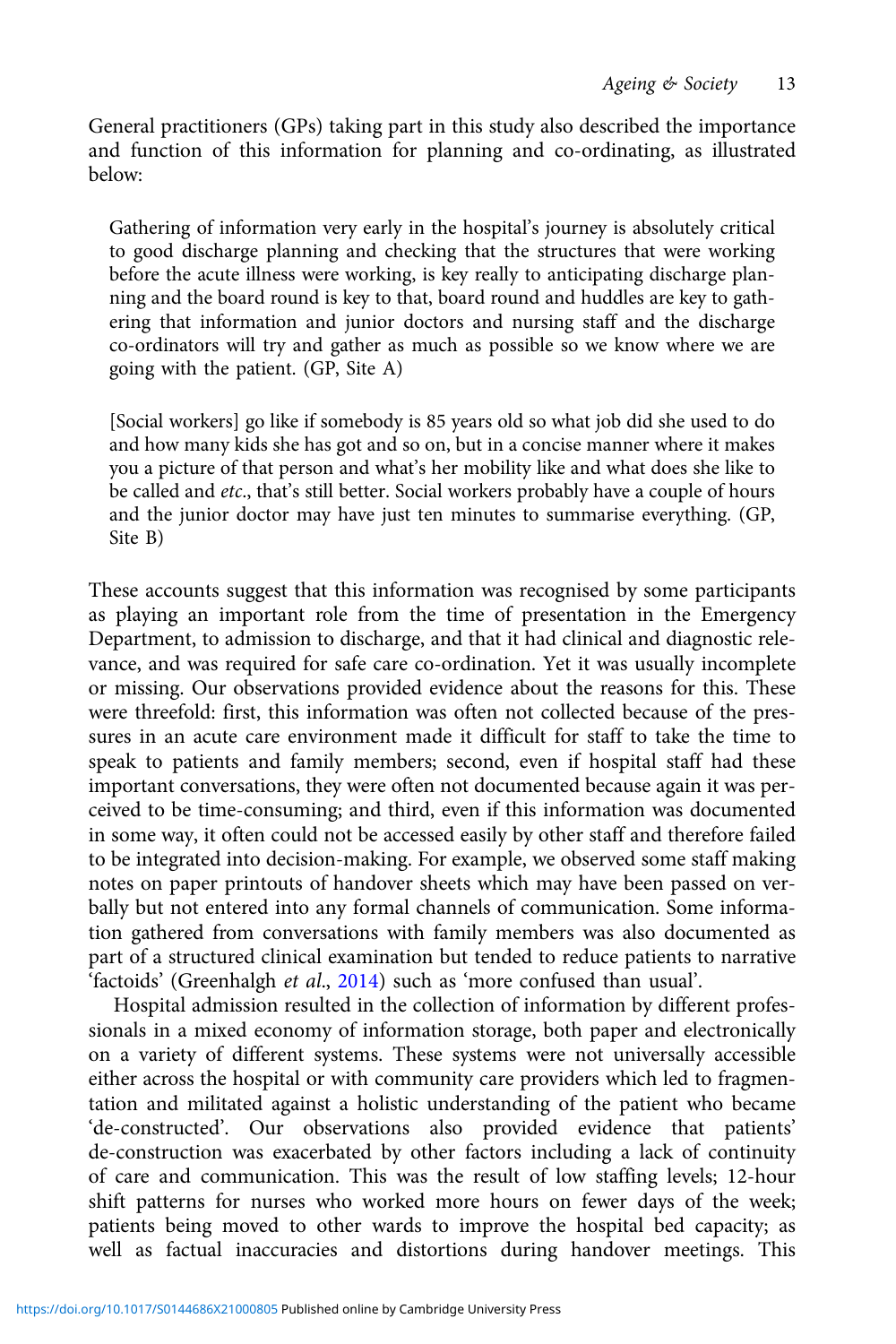de-construction had consequences for patients' outcomes and was implicated in delays in discharges or care transitions as we describe in the following section. However, it also left family members and carers frustrated and alienated, as the following interview extracts illustrate:

The worst part is their systems just appear to be broken … You would never see the same doctor twice; you rarely see the same nurse twice. Doctors were coming in and saying, 'I am new to your case' and they were turning to me and saying 'what's wrong with your wife'. I would think 'well aren't you supposed to be telling me that'? She had never had a proper diagnosis … She kept getting moved between one ward and another as well, there was no continuity so we saw this series of doctors, all of which had their own theories and she came home with some medication, no particular discharge plan and then she was just left to cope. (Husband/ carer, Site A)

Quite often you are asked for a history … it's distressing enough as it is … It felt like each time I went to visit Mum over the next week, I met a different nurse who wrote things down on a piece of paper in Mum's file and that I assumed was the continuity, but each time I felt like I was explaining the same thing. It was like Groundhog Day. (Daughter/carer, Site A)

## Re-construction

The information fragments described above had to be re-integrated to make sense of what was needed to discharge a patient from acute hospital care and match it against patients' capabilities and family, community and social care resources. This post-discharge landscape of health and social care resources at both study sites was complex and fluctuating, and hospital staff were often unaware of changes in provision and availability. We observed a wide range of processes at both study sites – long-established and newly implemented – to bring together the information fragments that had been collected over the course of a patient's admission, and match them with available community resources. We refer to these activities as 're-constructing the patient'. This process involved (a) attempts to assemble a complete picture of the older person living with frailty to enable discharge and (b) identifying rehabilitation, care and support needs, and how they could be met at the patient's usual place of residence or onward care.

Both study sites had recognised the importance of and had set up structures and processes to enable communication and care co-ordination. These could be said to be aimed at patient re-construction. They included MDT meetings which usually happened once or twice a week, and the more recently established 'board rounds' (NHS Improvement, [2017](#page-20-0)) and 'huddles' (NHS Improvement, [2019](#page-20-0)) which happened at least daily. Another re-construction tool was the discharge summary, usually written by junior hospital doctors. Its purpose was to communicate relevant and accurate information to enable the safe transition of care from hospital to community setting. This was in a highly structured electronic form and took at least 30 minutes to complete. Summaries rarely contained social information. This could have been due to the design of the form, but also the multiplicity and volume of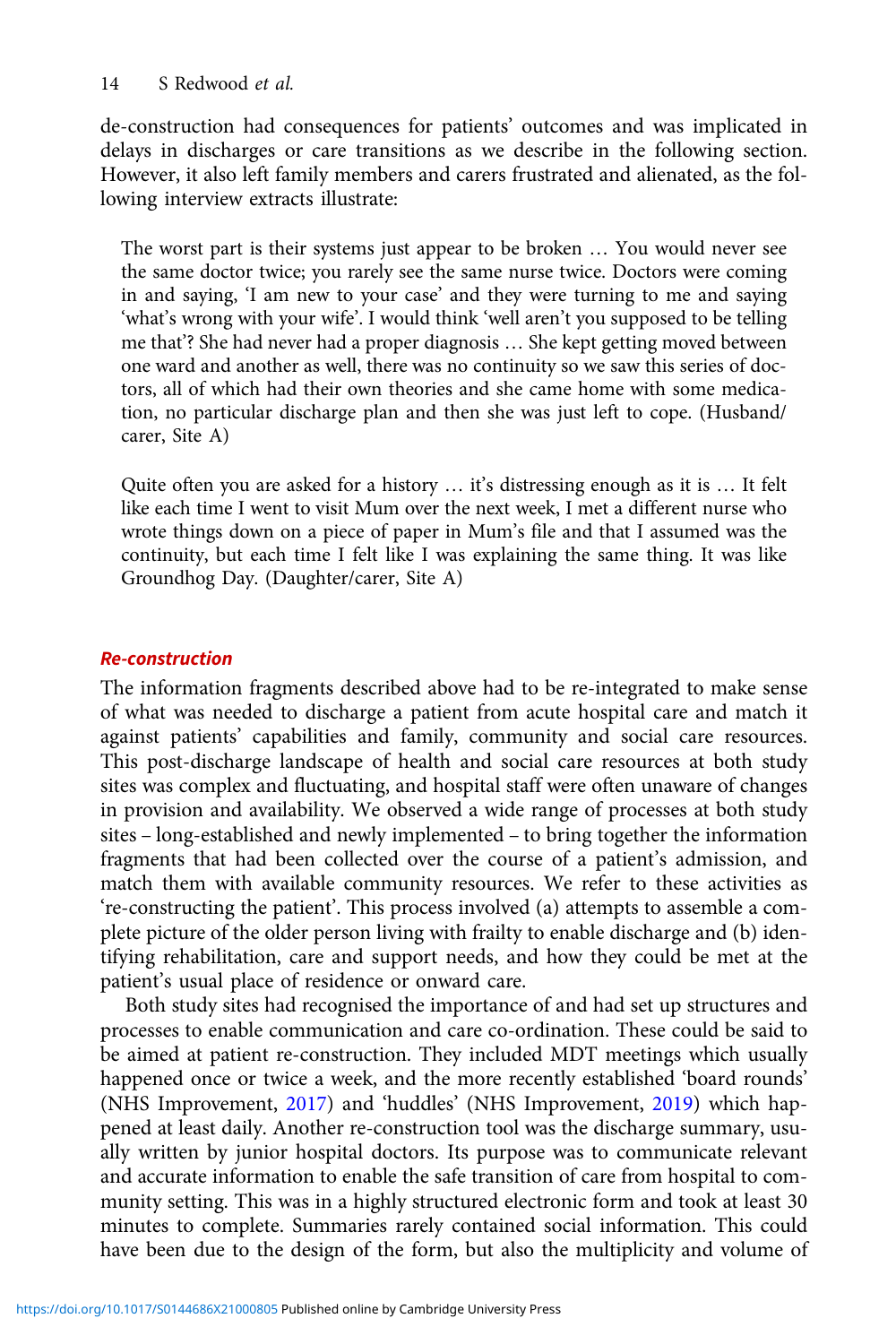information pieces collected during an admission. This was likely to lead to information overload with salient patient information being obscured by less relevant or repetitive clinical data.

Both study sites had specialist multi-professional teams supporting the assessment and care of OPLWF. They had also introduced specialised integrated, multidisciplinary discharge services for patients with complex needs, with a range of co-ordinating roles such as discharge nurses, case managers and discharge trackers. Specific processes differed but were aligned in their purpose to bring together information collected about individual patients at the point at which they were assessed to no longer need acute hospital care, or 'medically fit for discharge'. Daily review meetings by senior staff from health and care organisations in the local system and hospital discharge co-ordinators took place to assess patients' ongoing needs. This was done based on online forms completed by ward staff. While the aim of these reviews was to be comprehensive, our observations yielded little evidence of the active involvement of patients or family members in the re-constructing process:

[Hospital stay] is still a very passive 'You're not very well, we're going to do lots of investigations, we're going to find out everything that's wrong with you, we're going to treat everything', and the patients are very passive recipients of this. They're passengers in this process. (Senior community health-care provider, Site A)

Re-construction was difficult and time-consuming, and often left to junior members of the medical team who were responsible for generating discharge summaries to onward care providers and GPs. Social workers also played a crucial role in integrating existing data they may have held about patients with the information fragments generated by patients' hospital admissions:

I also use a [specific IT system] update system. Couple of problems with that is we have realised that wards can delete what you have said so that can lead to a whole world of problems there. (Social worker, Site A)

We would get the patient's point of view on what they want, and you have to assess their capacity as well. We look at the person as a whole. You know, get a bit of background information … We have background history, and we have to put past medical history within that as well to find out how they communicate, if they need an interpreter. Then going through all the individual things like personal care and nutrition which is all the outcomes really. (Social worker, Site B)

The fieldnotes below are illustrative of the challenges involved in finding information, requiring time and 'detective work' because it was held in different locations:

They were looking in his notes, they were looking on [IT system] for a list of investigations and results and were looking on [IT system] for notes about previous admissions and treatments. This must have taken between five and ten minutes and they were still left with a lot of uncertainty about what had happened to him both recently and in the past. The junior doctor joked that it was like being a detective trying to find and then piece together all the information. (Fieldnotes, Site A)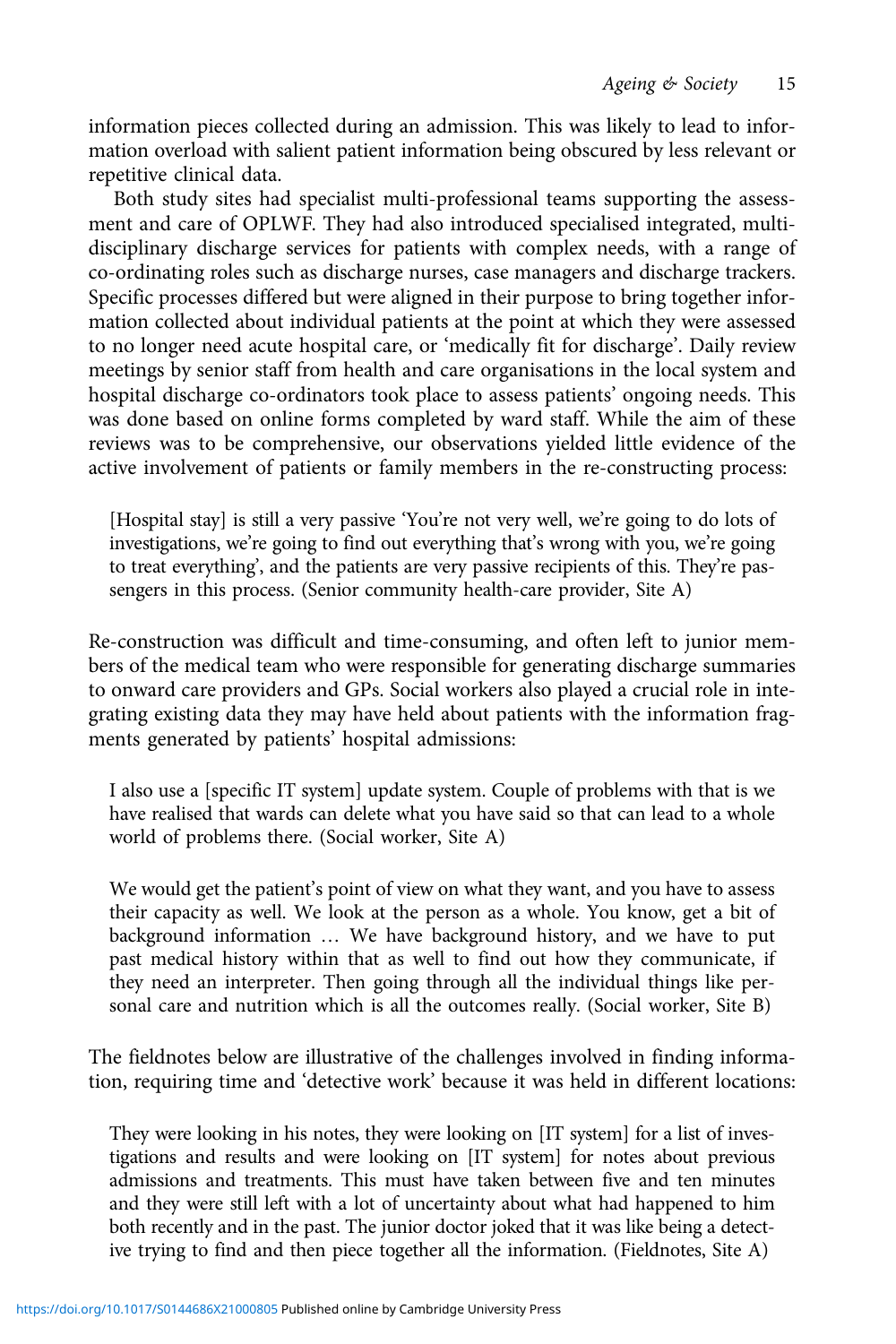These accounts suggest that even for basic clinical information retrieval, staff encountered obstacles. Assembling these data to produce a holistic picture of a patient's clinical condition, socio-economic context, care and support networks, as well as their and their family's wishes, was often hampered by a lack of information. Our observations indicated that this uncertainty led to an avoidance of making decisions because of the risks associated with OPLWF. Instead, participants talked about 'passing the risk on' by referrals to specialist hospital teams such as those for psychiatric conditions, diabetes or other chronic conditions. Waiting for these assessments to be completed, reported and reviewed often added several days to a patient's hospital stay.

Risk perceptions and the willingness to make decisions were based on the quality of the re-construction process. The presence of clear information about patients' social circumstances and support networks enabled professionals to make decisions that in some cases avoided patients losing their independence and the escalation of care needs. The following account describes how through dialogue and problem-solving, a way to enable a patient to remain in her own home was found and a move to residential care was averted, at least for a time. While this solution would apply to only a few cases, this account illustrates how a holistic understanding of OPLWF is more likely to lead to creative approaches to managing risk than the information pieces generated in the de-construction process which reduce patients to narrative 'factoids':

She had been living at home on her own. She'd got a friend who used to come every day from lunchtime till about 11 o'clock at night and then he'd go home. She had family who were supportive but lived overseas so they couldn't support … She really wanted to go home. She had fallen previously so was supposed to sleep downstairs but every now and again she'd go upstairs because she wanted to get something out of the bedroom. The therapists really did not want her to go home because their view was that she was at risk of falling and if she went upstairs, she was at risk of seriously injuring herself … So I had several calls with her grandson who was abroad. Then we had a case conference with him included via telephone and she understood the risks. They put a small gate on the bottom of the stairs so she knew that she wasn't supposed to go up and if she needed anything, maybe to go up when her friend visited. Her friend was going to stay for the first couple of nights overnight. She went home and she stayed at home. (Senior nurse manager, Site B)

Apart from the knowledge of the patient's social context, the way hospital staff communicated with their colleagues in community-based services also shaped the re-construction process. Direct communication with a GP described in the account below was more likely to lead to a better experience for the patient and family, and demonstrates how hospital readmission could be avoided:

What made [the discharge] good was that somebody communicated directly with me, and so I knew what the problem was. So, this was unexpected – they'd bothered to tell me, because they could have put nothing and – but the fact they'd thought, okay, this patient is going to die in the next few weeks, what would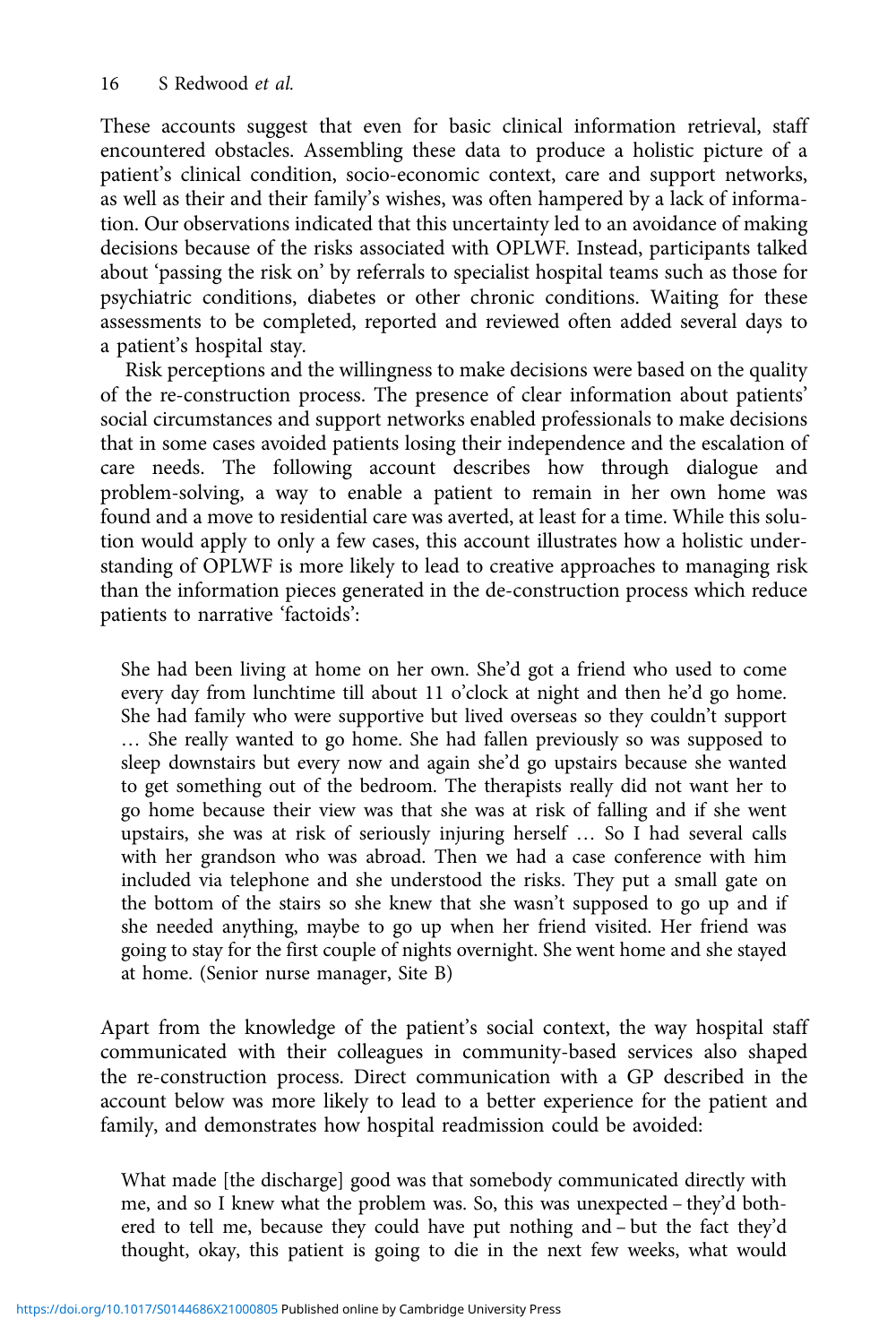need to be in place to not get them back into hospital? Actually – and they had talked to the relatives. So the relatives already knew and I wasn't running round trying to find the relatives in the middle of evening surgery to go, 'Are you aware of this? And by the way…' (GP, Site A)

These examples of 'successful' patient re-construction share two essential components: good multi-professional communication and co-ordination, rather than a focus on specialist assessments, and the involvement of patients and family members in decision-making. These are encapsulated in the following interview excerpt:

So rather than having that sort of 'we're waiting for the OT [occupational therapist] to come and assess' and 'we're waiting for the social worker', [instead] how do you build up and have that shared inter-disciplinary discussion, that sort of broader discussion around actually what's happening with the person, what do they want, what's their wishes? So where are we trying to get to … and what are the steps to make that happen? Rather than looking at it through an assessment lens. (Senior health system lead, Site B)

# **Discussion**

The study aim was to understand why delays occur in the discharge of OPLWF and identify obstacles that may be amenable to local solutions with potentially wider application across other health and care systems. Our findings indicate that working practices in the study hospitals may have inadvertently contributed to delays because many pieces of information about a patient were collected, recorded and accessed in different ways by different professionals. In order to facilitate a discharge, these pieces needed to be re-found, integrated and re-constructed. A key component of this integration and re-construction process was information related to patients' social, family and functional background – their human story. However, we observed that this was often missing, or even if it was collected and stored, it was not necessarily accessed and was vulnerable to loss, especially if patients were moved to different wards. It was also perceived to be of low value in relation to other more readily available information such as results from clinical investigations and assessments. Patients' re-constructions were thus often incomplete, or insufficient to reduce the clinical and prognostic uncertainty associated with frailty and manage risks inherent in OPLWF's discharge. On the other hand, where this key component was present and integrated into decision-making processes in MDT working, uncertainty and risk were managed more constructively than when it was absent, and this sometimes avoided an escalation of care needs. Knowing about the life and circumstances of the older person living with frailty was not just about humanising their care, it was central to safe care and the appropriate use of resources.

The lack or loss of vital patient information has previously been linked to poor inter-organisational care co-ordination and continuity of care (The Health Foundation, [2013;](#page-21-0) Fillingham et al., [2016;](#page-20-0) Sheaff et al., [2017](#page-21-0); Crisp et al., [2020\)](#page-19-0). It was also was connected to patients' involvement in decision-making and that of their family members or carers. Findings from this study and previous research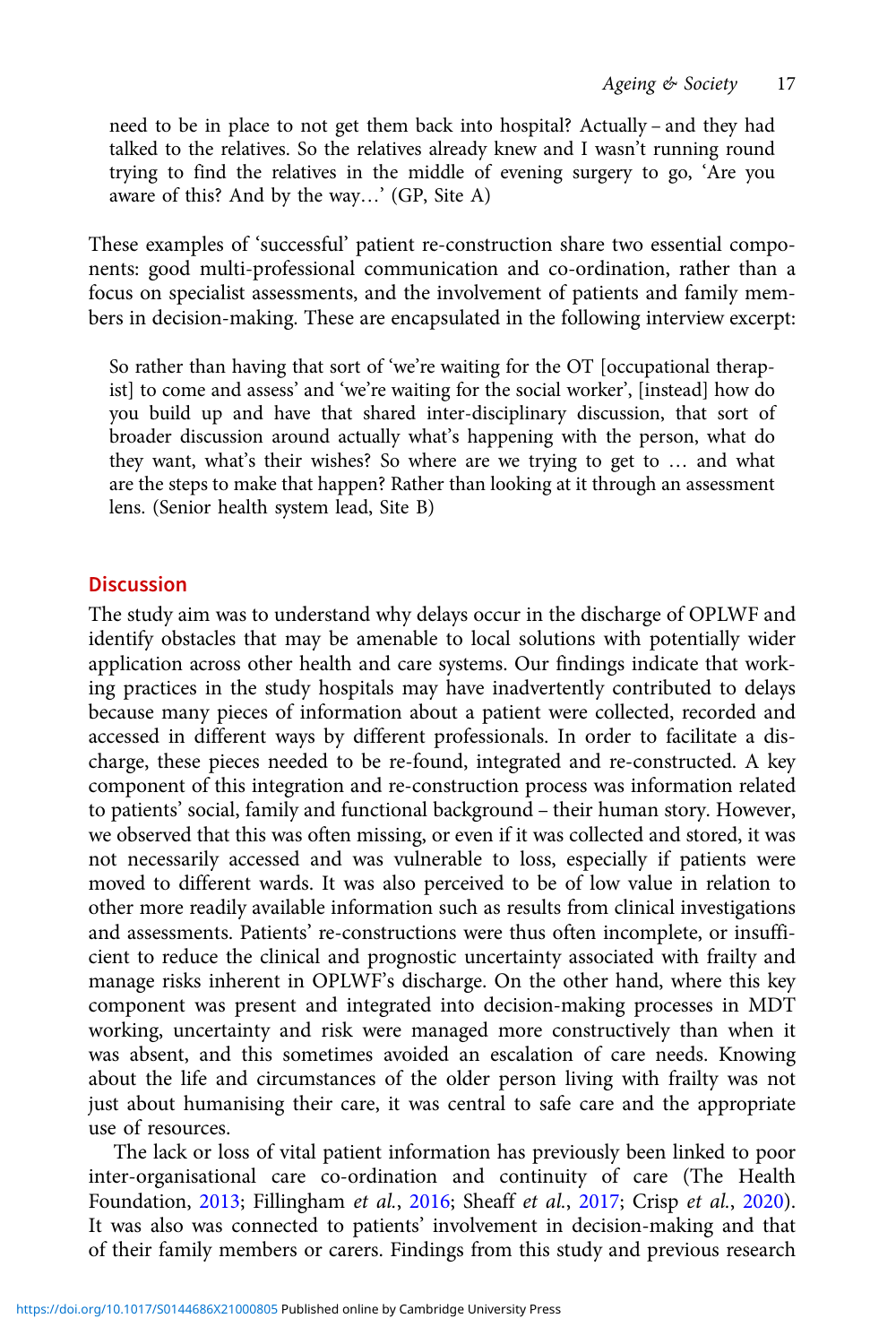(Huby et al., [2004](#page-20-0), [2007](#page-20-0); Efraimsson et al., [2006\)](#page-20-0) indicate that highly structured communication practices in health-care settings often exclude older patients and limit their participation in decision-making because professional concerns about removing uncertainties and minimising risk tend to dominate. Furthermore, tacit assumptions by staff that self-determination may be less important with increasing age lead to safety being prioritised over the rights and values of older patients in decisions likely to affect profoundly the quality of their lives (Durocher et al., [2017\)](#page-20-0). Our observations showed how professional lenses or 'gazes' (Foucault, [1975\)](#page-20-0) view the patient from many different angles according to their disciplinary or professional criteria, segmenting the patient and redefining their needs (Mol, [2003\)](#page-20-0). As Waring and Bishop ([2020](#page-21-0)) suggest, these different perspectives struggle and compete with each other at the point of discharge, often failing to bring them together to form a holistic understanding of patient situation and develop patient-centred, co-ordinated discharge plans (Waring and Bishop, [2020\)](#page-21-0). They argue that bureaucratic practices – such as we observed in this study – serve to compound this problem of segmentation by transforming complex patient needs into ticks on checklists or descriptors on drop-down menus, with algorithms determining whether or not patients are eligible for particular services and allocating responsibilities to specific staff or organisations. We found that this led to significant 'blind spots' and gaps in knowledge because relevant information about the formal and informal care providers involved in patients' care was not available. We suggest, based on our findings, that these latent patterns of routine working lead to failures in patient re-construction that in turn result in delays in older patients being discharged. The consequences include risks of patients' functional decline and loss of independence, patients and families being left feeling their needs have not been met adequately, and scarce health-care resources being used inefficiently.

Our study was limited by the number of hospital sites and the total number of patient journeys we could follow. However, the immersive data collection methods enabled us to generate in-depth data and develop insights from the perspectives of multiple stakeholders. This led us to a novel conceptualisation of what happens to OPLWF when they are admitted to hospital as an emergency (de-construction) and to identify reasons for delays in their discharge beyond the well-known obstacles (failures in re-construction).

In collaboration with our research partners, including public contributors, we have identified three principles based on our findings that could underpin the development of interventions to mitigate the problem of delayed discharges for OPLWF. First, we suggest mobilising the metaphor of patient de-construction and re-construction to raise awareness among the teams responsible for discharge planning and care co-ordination of the key role of patients' social, family and functional background information. Achieving a hospital discharge is a highly complex task and requires complex patterns of care organisation by many professionals. As such, it is a 'problem of many hands', described by Dixon-Woods and Pronovost ([2016](#page-20-0)) as a challenge arising where numerous individuals and organisations contribute to an outcome, but no single actor has overall responsibility for it (Dixon-Woods and Pronovost, [2016\)](#page-20-0). While structural barriers to timely discharges for OPLWF such as insufficient capacity in the social care sector have to be addressed at the national and system level, the problem of many hands in the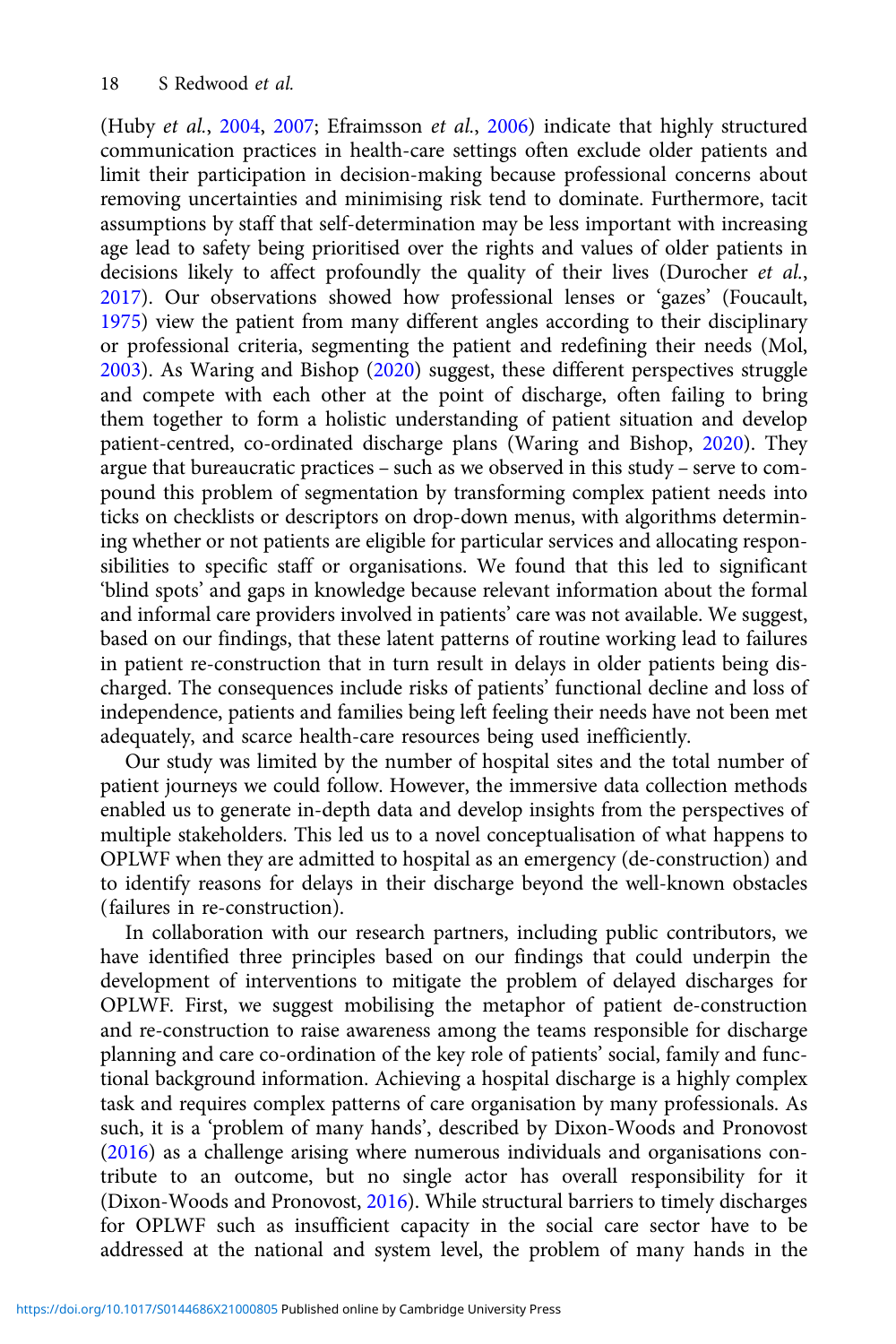de- and re-construction processes of OPLWF could be supported by the focused collection, central storage and ready retrieval of patient information. A recognition of its value beyond a single professional assessment may contribute to a more holistic understanding of OPLWF in the context of their lives and facilitate personcentred decision-making around discharge planning and care co-ordination.

Second, we propose that the introduction of new electronic forms avoids standardisation and bureaucratisation. These carry with them the risk of further patient segmentation and the reduction of patients to units of need, required to conform with a range of criteria such as the eligibility to services (Waring and Bishop, [2020](#page-21-0)). Where possible, communication systems should allow for personal communication between professionals and the exchange of narrative information rather than of 'factoids' or lists of tick boxes in standardised forms.

Third, we are working with patient and carer organisations to highlight to them the key role of patients' social, family and functional background information, or 'information about me' as we have called it in a public-facing short animation [\(https://www.youtube.com/watch?v=nhOFWX5sQP0](https://www.youtube.com/watch?v=nhOFWX5sQP0)). The aim is to encourage a dialogue between patients, their family members or carers, and health and care professionals about this information that is recognised by all parties as being important in facilitating a successful discharge, in other words where risks are managed holistically and the arrangements made as a result are lasting and sustainable. This will require professionals requesting the information from patients and documenting it in a consistent manner, appropriate not only for their own assessment, but also meeting the needs of other professionals, thus avoiding repeated requests for the same or similar information from patients or family members. Patients and carers will also be encouraged to provide this information, preferably already captured in a text or electronic format that can be shared with and accessed by health and care staff. This bi-directional information exchange is important to avoid the onus of 'knowledge brokering' being placed solely on patients and carers, who might be expected to fill gaps in information and mediate between different professionals (Bishop and Waring, [2017](#page-19-0)). Our findings demonstrate that carers were left feeling distressed and alienated if they were placed into such a situation. Instead, we suggest that the role of patients and family members or carers in the de- and re-construction processes is recognised and encouraged, given that they are often the only source of continuity across a multi-professional/organisational pathway of care (O'Hara et al., [2019\)](#page-20-0). We suggest that such a partnership approach values information about the lives of OPWLF as an essential component of discharge planning and care co-ordination, and may mitigate some of the alienating effects of the bureaucratic practices introduced to manage the organisational complexities of realising timely hospital discharges.

Supplementary material. The supplementary material for this article can be found at [https://doi.org/10.](https://doi.org/10.1017/S0144686X21000805) [1017/S0144686X21000805](https://doi.org/10.1017/S0144686X21000805)

Acknowledgements. We would like to thank the staff at both hospitals who assisted in the identification and recruitment of patients, and the patients and families, and the health and social care staff who participated.We would also like to thank our public contributors and the project steering group for their thoughtful advice and guidance.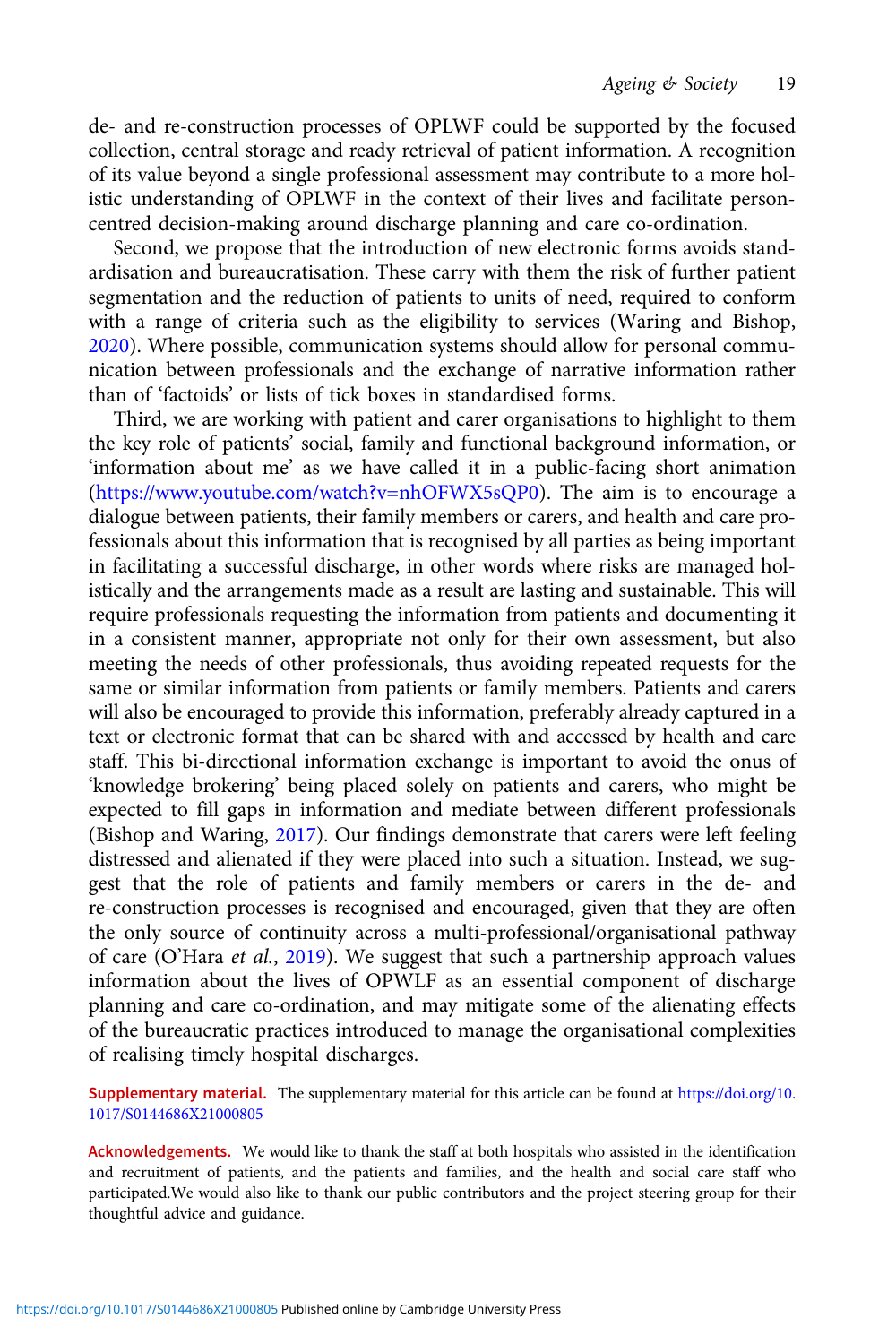#### <span id="page-19-0"></span>20 S Redwood et al.

Author contributions. SR: conceptualisation (equal); methodology (equal); writing – original draft (lead); formal analysis (equal); writing – review and editing (equal). HB: investigation (equal); formal analysis (equal); project administration (equal); writing – review and editing (equal). AM: investigation (equal); formal analysis (supporting); writing – review and editing (supporting). GC: methodology (equal); formal analysis (supporting); writing – review and editing (supporting). KN: conceptualisation (equal); methodology (equal); formal analysis (supporting); writing – review and editing (supporting). CT: investigation (supporting); formal analysis (equal); writing – review and editing (equal). SD: formal analysis (equal); writing – review and editing (supporting). NM: investigation (equal); formal analysis (equal); writing – review and editing (supporting). EH: project administration (equal); writing – review and editing (supporting). SG: methodology (equal); formal analysis (supporting); writing – review and editing (equal). JLD: conceptualisation (equal); methodology (equal); writing – review and editing (equal).

Financial support. This research was supported by the National Institute for Health Research Applied Research Collaboration (NIHR ARC) West and NIHR ARC West Midlands. The views expressed in this article are those of the authors and not necessarily those of the NIHR or the Department of Health and Social Care.

Ethical standards. The study was approved by the West Midlands – Coventry & Warwickshire Research Ethics Committee (reference 18/WM/0164).

#### Notes

1 This is the term preferred by public contributors to this study.

2 FRAILsafe was developed by the British Geriatrics Society as clinical criteria to identify accurately patients at risk of frailty-associated harm on admission to hospital.

3 The CGA is a multi-disciplinary process and management of assessed need which is now the accepted gold standard for caring for OPLWF in hospital.

# References

Alvesson M and Sköldberg K (2018) Reflexive Methodology: New Vistas for Qualitative Research. London: Sage. Bate A (2017) Delayed Transfers of Care in the NHS (House of Commons Briefing Paper No. 7415). Available at [https://commonslibrary.parliament.uk/research-briefings/cbp-7415/.](https://commonslibrary.parliament.uk/research-briefings/cbp-7415/)

- Bauer M, Fitzgerald L, Haesler E and Manfrin M (2009) Hospital discharge planning for frail older people and their family. Are we delivering best practice? A review of the evidence. Journal of Clinical Nursing 18, 2539–2546.
- Bishop S and Waring J (2017) The knowledge brokering situations of care transitions. In Aase K, Waring J and Schibevaag L (eds), Researching Quality in Care Transitions: International Perspectives. Cham, Switzerland: Springer International Publishing, pp. 159–178.
- Braun V and Clarke V (2006) Using thematic analysis in psychology. Qualitative Research in Psychology 3, 77–101.
- Braun V and Clarke V (2019) Reflecting on reflexive thematic analysis. Qualitative Research in Sport, Exercise and Health 11, 589–597.
- Charmaz K (2006) Constructing Grounded Theory: A Practical Guide Through Qualitative Analysis. London: Sage.
- Corrigan O, Georgiadis A, Davies A, Pauline L, Milne E, Speed E and Wood D (2016) Insights into Hospital Discharge: A Study of Patient, Carer and Staff Experience in Essex. Feering, UK: Healthwatch Essex. Available at [https://www.healthwatch.co.uk/sites/healthwatch.co.uk/files/reportslibrary/20160604\\_](https://www.healthwatch.co.uk/sites/healthwatch.co.uk/files/reportslibrary/20160604_Essex_Insights%20into%20hospital%20discharge.pdf) [Essex\\_Insights%20into%20hospital%20discharge.pdf.](https://www.healthwatch.co.uk/sites/healthwatch.co.uk/files/reportslibrary/20160604_Essex_Insights%20into%20hospital%20discharge.pdf)
- Crisp H, Watt A, Jones B, Amevenu D and Warburton W (2020) Improving Flow Along Care Pathways. London: The Health Foundation.
- Department of Health (2007) Guidance on Nominating a Consultee for Research Involving Adults Who Lack Capacity to Consent. London: Department of Health.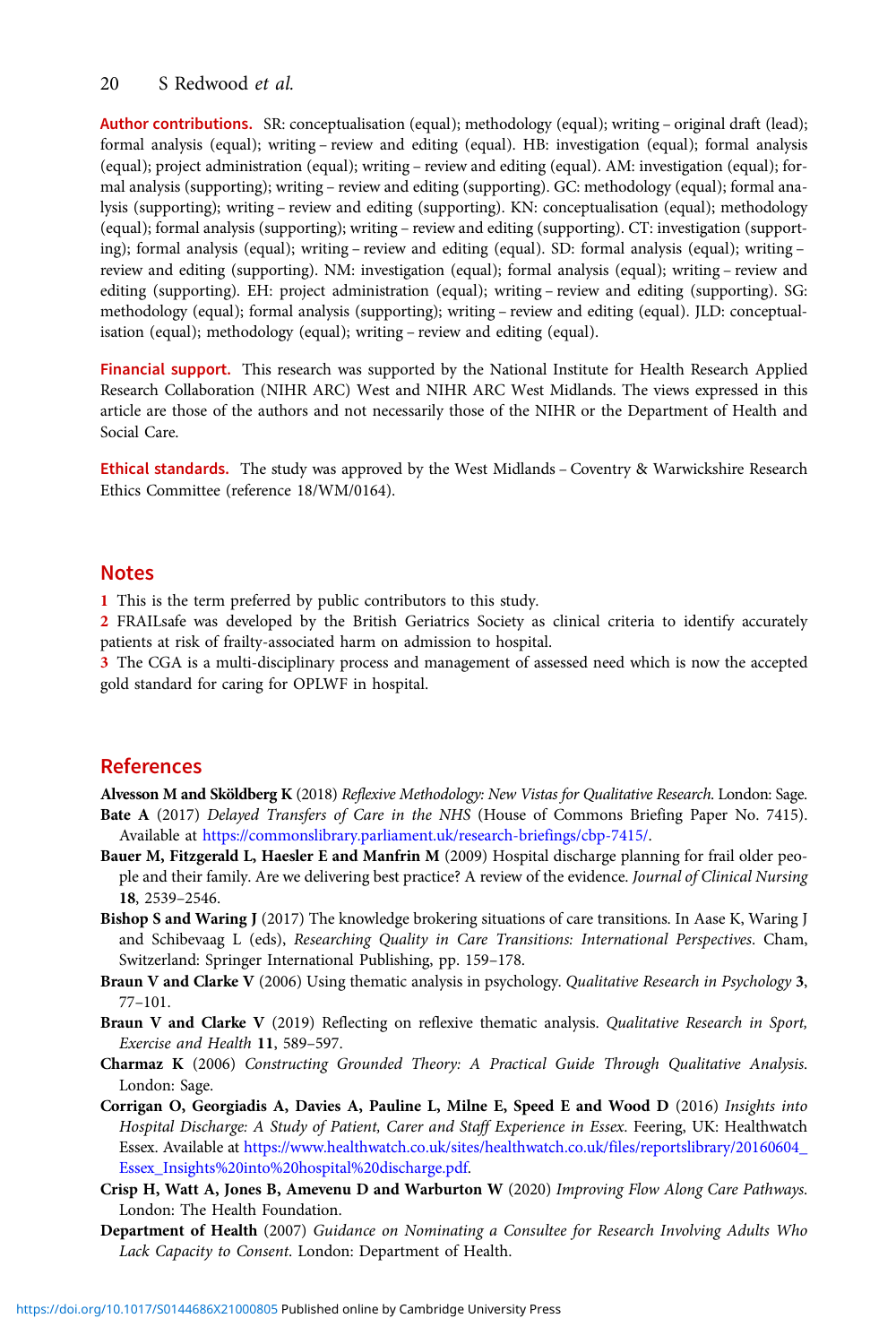- <span id="page-20-0"></span>Dixon-Woods M and Pronovost PJ (2016) Patient safety and the problem of many hands. British Medical Journal, Quality & Safety 25, 485–488.
- Durocher E, Gibson BE and Rappolt S (2017) Mediators of marginalisation in discharge planning with older adults. Ageing & Society 37, 1747–1769.
- Efraimsson E, Sandman P-O and Rasmussen BH (2006) 'They were talking about me' elderly women's experiences of taking part in a discharge planning conference. Scandinavian Journal of Caring Sciences 20, 68–78.
- Fillingham D, Jones B and Pereira P (2016) The Challenge and Potential of Whole System Flow. London: The Health Foundation.
- Foucault M (1975) The Birth of the Clinic: An Archaeology of Medical Perception. New York, NY: Vintage Books.
- Greenhalgh T, Howick J and Maskrey N (2014) Evidence based medicine: a movement in crisis? British Medical Journal 348, Article No. g3725.
- Hoogendijk EO, Afilalo J, Ensrud KE, Kowal P, Onder G and Fried LP (2019) Frailty: implications for clinical practice and public health. The Lancet 394, 1365–1375.
- Huby G, Stewart J, Tierney A and Rogers W (2004) Planning older people's discharge from acute hospital care: linking risk management and patient participation in decision-making. Health, Risk  $\&$  Society 6, 115–132.
- Huby G, Brook JH, Thompson A and Tierney A (2007) Capturing the concealed: interprofessional practice and older patients' participation in decision-making about discharge after acute hospitalization. Journal of Interprofessional Care 21, 55–67.
- Jasinarachchi KH, Ibrahim IR, Keegan BC, Mathialagan R, McGourty JC, Phillips JRN and Myint PK (2009) Delayed transfer of care from NHS secondary care to primary care in England: its determinants, effect on hospital bed days, prevalence of acute medical conditions and deaths during delay, in older adults aged 65 years and over. BMC Geriatrics 9, 4.
- King's Fund (2018) Delayed Transfers of Care: A Quick Guide. London: King's Fund. Available at [https://](https://www.kingsfund.org.uk/publications/delayed-transfers-care-quick-guide#why-are-they-important) [www.kingsfund.org.uk/publications/delayed-transfers-care-quick-guide#why-are-they-important](https://www.kingsfund.org.uk/publications/delayed-transfers-care-quick-guide#why-are-they-important).
- Kortebein P (2009) Rehabilitation for hospital-associated deconditioning. American Journal of Physical Medicine & Rehabilitation 88, 66-77.
- Lafont C, Gérard S, Voisin T, Pahor M, Vellas B and the Members of IAGG/AMPA Task Force (2011) Reducing 'iatrogenic disability' in the hospitalized frail elderly. Journal of Nutrition, Health & Aging 15, 645–660.
- Mol A (2003) The Body Multiple: Ontology in Medical Practice. London: Duke University Press.
- National Audit Office (2016) Discharging Older Patients from Hospital. London: National Audit Office. Available at [www.nao.org.uk/report/discharging-older-patients-from-hospital](https://www.nao.org.uk/report/discharging-older-patients-from-hospital).
- NHS England (2017a) Better Care Fund. London: NHS England. Available at [https://www.england.nhs.uk/](https://www.england.nhs.uk/ourwork/partrel/transformation-fund/bcf-plan/) [ourwork/partrel/transformation-fund/bcf-plan/.](https://www.england.nhs.uk/ourwork/partrel/transformation-fund/bcf-plan/)
- NHS England (2017b) Delayed Transfers of Care. London: NHS England. Available at [https://www.england.](https://www.england.nhs.uk/statistics/statistical-work-areas/delayed-transfers-of-care/) [nhs.uk/statistics/statistical-work-areas/delayed-transfers-of-care/](https://www.england.nhs.uk/statistics/statistical-work-areas/delayed-transfers-of-care/).
- NHS Improvement (2017) SAFER Patient Flow Bundle: Board Rounds. London: NHS Improvement. Available at [https://improvement.nhs.uk/resources/safer-patient-flow-bundle-board-rounds/.](https://improvement.nhs.uk/resources/safer-patient-flow-bundle-board-rounds/)
- NHS Improvement (2019) Safety Huddles. London: NHS Improvement. Available at [https://improvement.](https://improvement.nhs.uk/resources/safety-huddles/) [nhs.uk/resources/safety-huddles/.](https://improvement.nhs.uk/resources/safety-huddles/)
- O'Hara JK, Aase K and Waring J (2019) Scaffolding our systems? Patients and families 'reaching in' as a source of healthcare resilience. British Medical Journal, Quality & Safety 28, 3-6.
- Oliver D, Foot C and Humphries R (2014) Making Our Health and Care Systems Fit for an Ageing Population. London: King's Fund. Available at [https://www.kingsfund.org.uk/sites/default/files/field/](https://www.kingsfund.org.uk/sites/default/files/field/field_publication_file/making-health-care-systems-fit-ageing-population-oliver-foot-humphries-mar14.pdf) [field\\_publication\\_file/making-health-care-systems-fit-ageing-population-oliver-foot-humphries-mar14.pdf.](https://www.kingsfund.org.uk/sites/default/files/field/field_publication_file/making-health-care-systems-fit-ageing-population-oliver-foot-humphries-mar14.pdf)
- Papoutsi C, Poots A, Clements J, Wyrko Z, Offord N and Reed JE (2018) Improving patient safety for older people in acute admissions: implementation of the Frailsafe checklist in 12 hospitals across the UK. Age and Ageing 47, 311–317.
- Parker SG, McCue P, Phelps K, McCleod A, Arora S, Nockels K, Kennedy S, Roberts H and Conroy S (2017) What is Comprehensive Geriatric Assessment (CGA)? An umbrella review. Age and Ageing 47, 149–155.